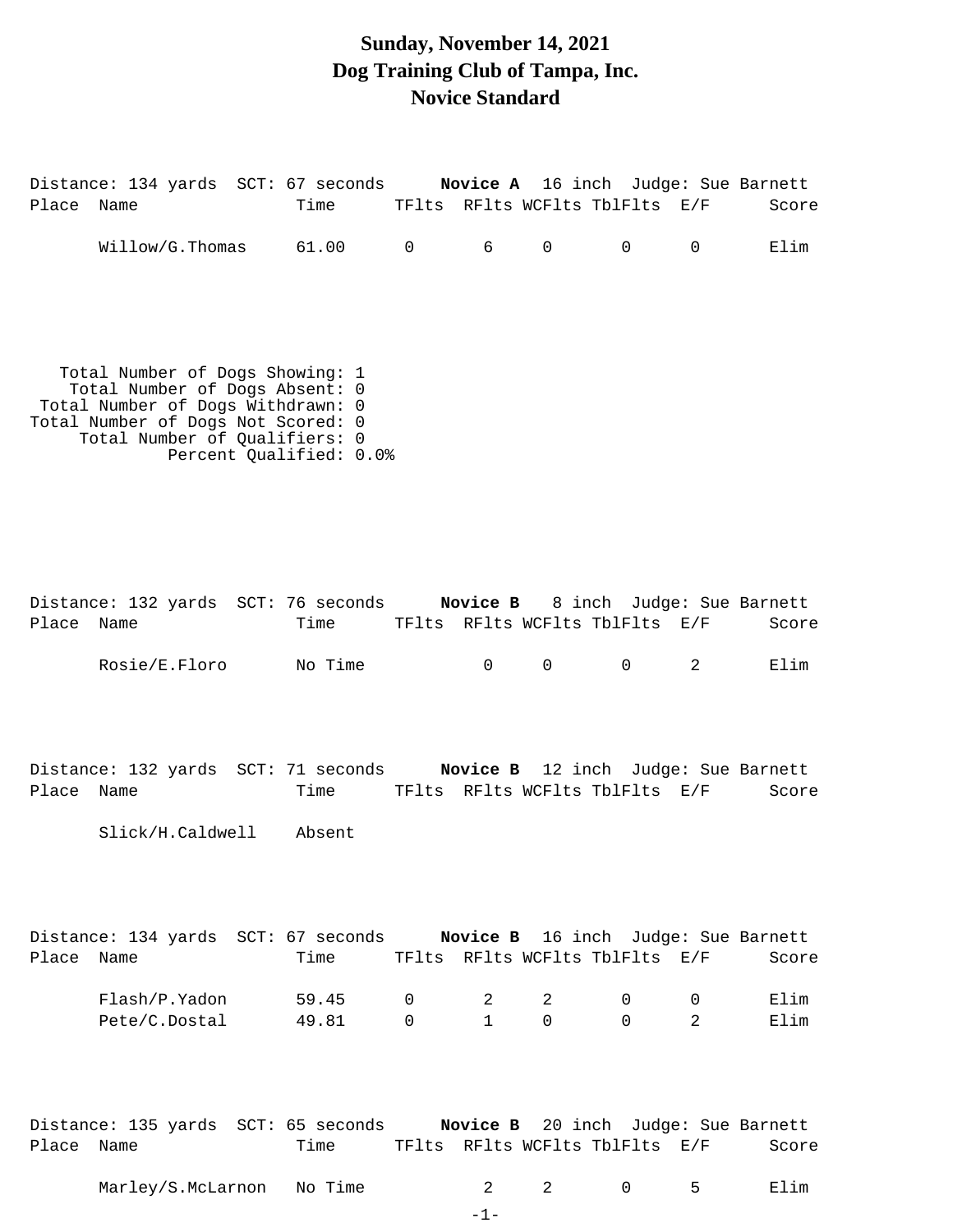|            | Distance: 135 yards SCT: 66 seconds |         |  |         |                                | <b>Novice B</b> 24 inch Judge: Sue Barnett |
|------------|-------------------------------------|---------|--|---------|--------------------------------|--------------------------------------------|
| Place Name |                                     | Time    |  |         | TFlts RFlts WCFlts TblFlts E/F | Score                                      |
|            | Kasee/R.Jeffers                     | No Time |  | 3 2 0 4 |                                | Flim                                       |

 Total Number of Dogs Showing: 5 Total Number of Dogs Absent: 1 Total Number of Dogs Withdrawn: 0 Total Number of Dogs Not Scored: 0 Total Number of Qualifiers: 0 Percent Qualified: 0.0%

|            |               | Distance: 132 yards SCT: 76 seconds |              |                                | <b>Novice Pref</b> 8 inch Judge: Sue Barnett |
|------------|---------------|-------------------------------------|--------------|--------------------------------|----------------------------------------------|
| Place Name |               | Time                                |              | TFlts RFlts WCFlts TblFlts E/F | Score                                        |
|            | Tasha/C.Ferch | 84.75                               | $\mathsf{R}$ | 6 4 0 6                        | Elim                                         |

 Total Number of Dogs Showing: 1 Total Number of Dogs Absent: 0 Total Number of Dogs Withdrawn: 0 Total Number of Dogs Not Scored: 0 Total Number of Qualifiers: 0 Percent Qualified: 0.0%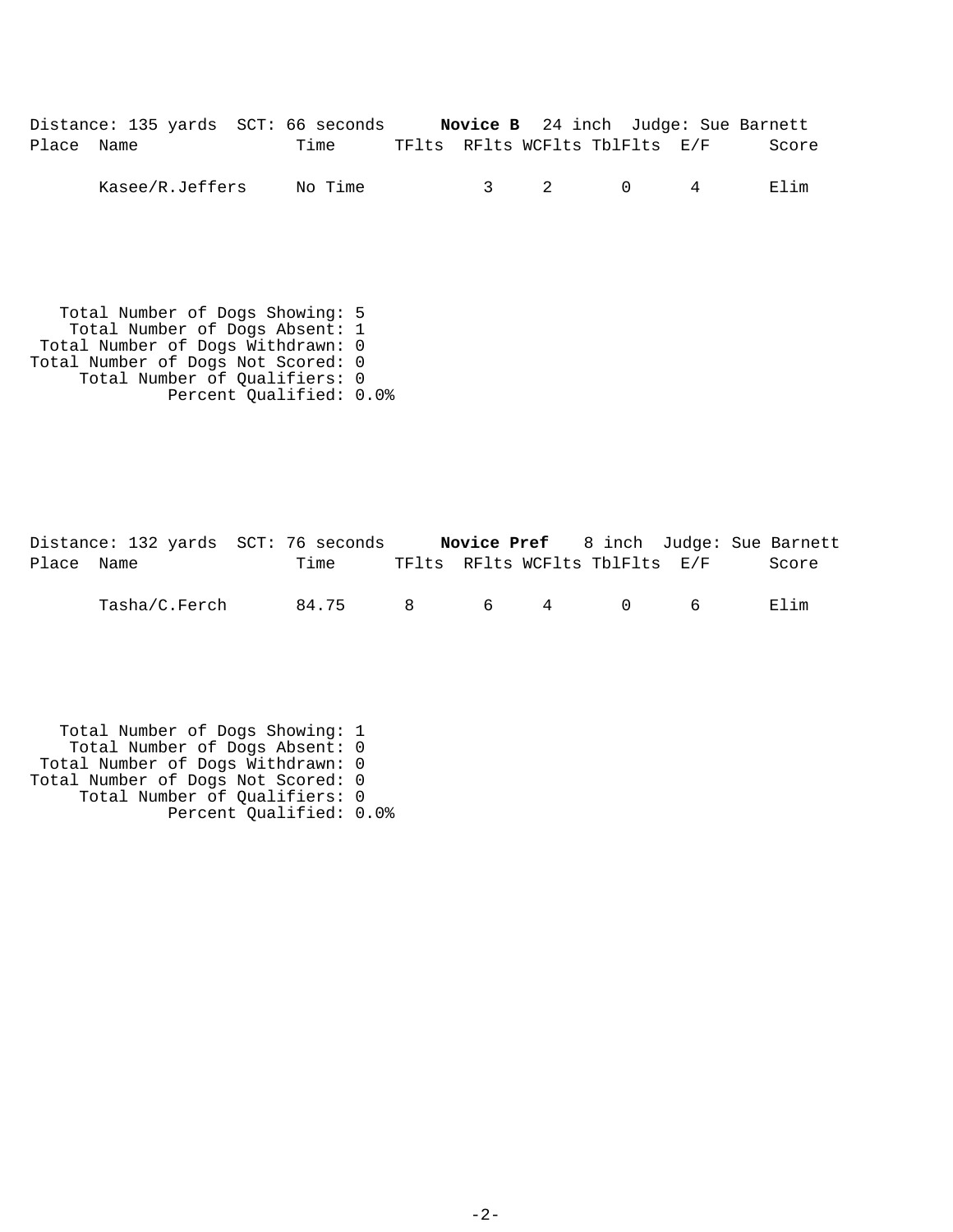# **Sunday, November 14, 2021 Dog Training Club of Tampa, Inc. Open Standard**

|            | Distance: 158 yards SCT: 72 seconds              |                  |    | Open             |                               |                                | 12 inch Judge: Sue Barnett        |              |
|------------|--------------------------------------------------|------------------|----|------------------|-------------------------------|--------------------------------|-----------------------------------|--------------|
| Place      | Name                                             | Time             |    |                  |                               | TFlts RFlts WCFlts TblFlts     | E/F                               | Score        |
|            | Pistol/G.Harrell                                 | No Time          |    | 3                | 1                             | 0                              | 3                                 | Elim         |
|            | Rave/J.Valloze                                   | 85.00            | 26 | 3                | 2                             | $\Omega$                       | $\mathbf{1}$                      | Elim         |
|            | Distance: 161 yards SCT: 69 seconds Open         |                  |    |                  |                               |                                | 16 inch Judge: Sue Barnett        |              |
| Place      | Name                                             | Time             |    |                  |                               | TFlts RFlts WCFlts TblFlts E/F |                                   | Score        |
|            | Hero/D.Thomason<br>Shadow/F.Canada               | 50.86<br>No Time | 0  | 2<br>6           | $\mathbf 1$<br>$\overline{4}$ | 0<br>$\mathbf{1}$              | 0<br>4                            | Elim<br>Elim |
| Place      | Distance: 164 yards SCT: 67 seconds<br>Name      | Time             |    | Open             |                               | TFlts RFlts WCFlts TblFlts     | 20 inch Judge: Sue Barnett<br>E/F | Score        |
|            | Daisy/T.Aunapu                                   | 63.98            | 0  | 3                | 0                             | 0                              | 0                                 | Elim         |
|            | Petty/J.Bauder-Heid 67.35<br>Jessie/L.Torriero   | Absent           | 0  | 4                | $\mathbf 0$                   | $\mathbf 0$                    | $\Omega$                          | Elim         |
| Place      | Distance: 164 yards SCT: 69 seconds Open<br>Name | Time             |    |                  |                               | TFlts RFlts WCFlts TblFlts     | 24 inch Judge: Sue Barnett<br>E/F | Score        |
|            | Belle/M.Briant<br>Willow/C.Witt                  | No Time<br>64.35 | 0  | 2<br>$\mathbf 1$ | $\overline{2}$<br>$\mathbf 0$ | 0<br>$\mathbf 0$               | 2<br>$\mathbf 1$                  | Elim<br>Elim |
| Place Name | Distance: 164 yards SCT: 67 seconds Open         | Time             |    |                  |                               | TFlts RFlts WCFlts TblFlts E/F | 24 inch Choice Judge: Sue Barnett | Score        |
|            | Oscar/M.Cranford                                 | 52.71            | 0  | 2                | 0                             | 0                              | 1                                 | Elim         |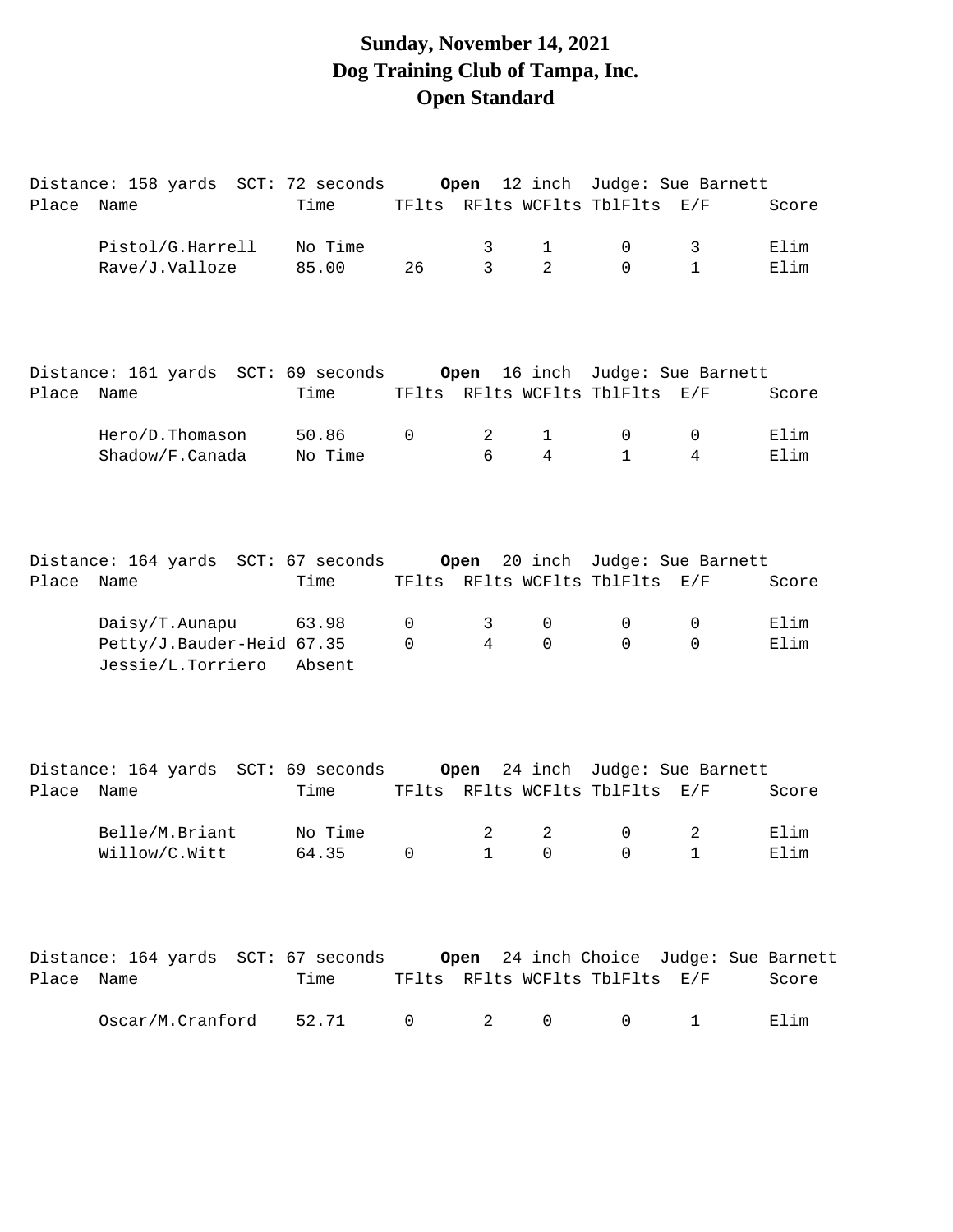Total Number of Dogs Showing: 9 Total Number of Dogs Absent: 1 Total Number of Dogs Withdrawn: 0 Total Number of Dogs Not Scored: 0 Total Number of Qualifiers: 0 Percent Qualified: 0.0%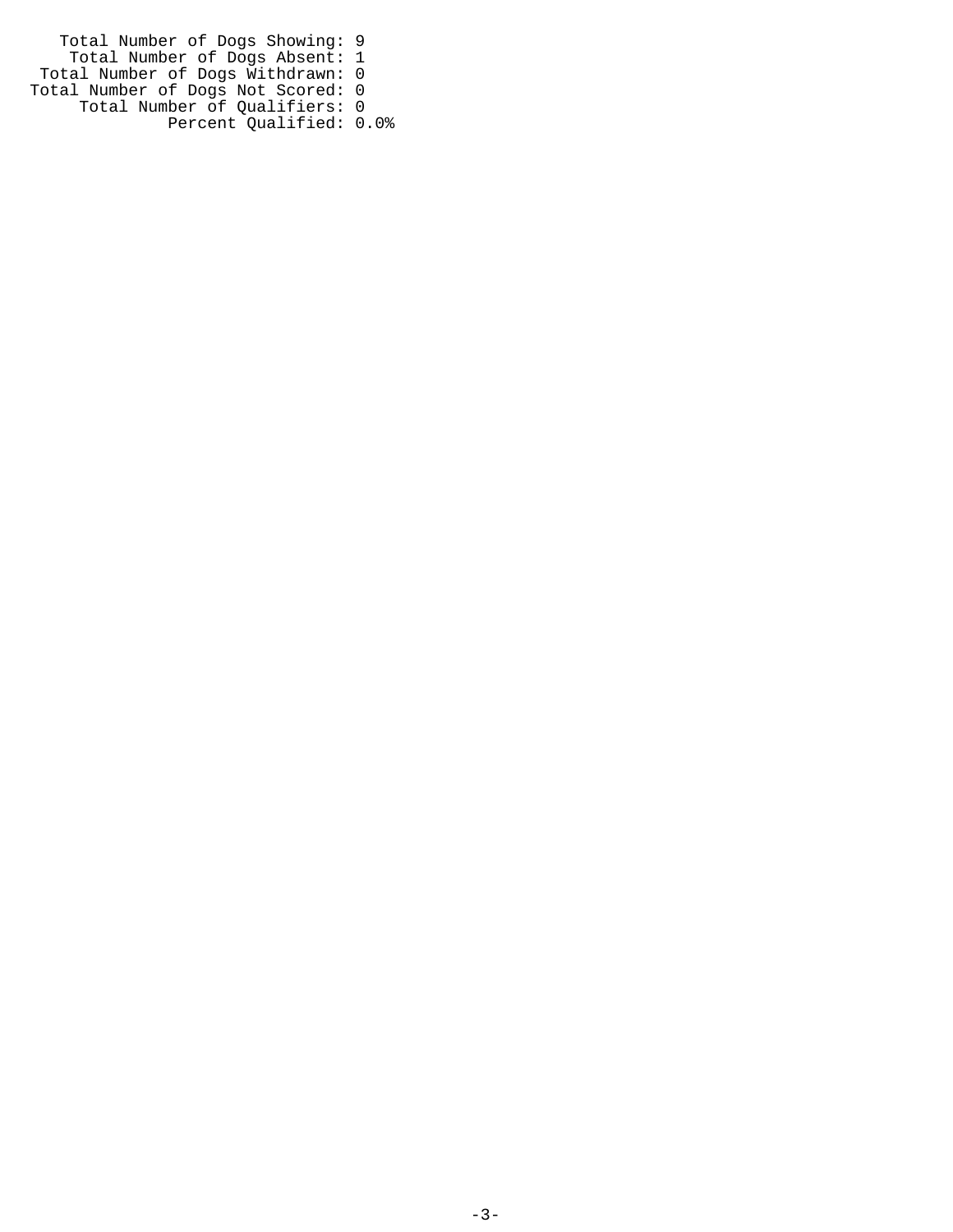## **Sunday, November 14, 2021 Dog Training Club of Tampa, Inc. Master/Excellent Standard**

|            | Distance: 170 yards SCT: 73 seconds |        |        |              |     |                                | <b>Excellent</b> 8 inch Judge: Sue Barnett |       |
|------------|-------------------------------------|--------|--------|--------------|-----|--------------------------------|--------------------------------------------|-------|
| Place Name |                                     | Time   |        |              |     | TFlts RFlts WCFlts TblFlts E/F |                                            | Score |
|            |                                     | 95.08  |        |              |     |                                |                                            | Elim  |
|            | Gidgit/C.Little                     |        | 66 —   |              | 1 0 | $\Omega$                       |                                            |       |
|            | CinnaBun/D.Elmore 65.46             |        | $\cap$ | $\mathbf{3}$ | റ - | $\Omega$                       |                                            | Elim  |
|            | AndyGator/J.Weerts                  | Absent |        |              |     |                                |                                            |       |
|            | Willa/B.Jameson                     | Absent |        |              |     |                                |                                            |       |

|            | Distance: 174 yards SCT: 66 seconds |         |          | Excellent     |          |                          | 16 inch Judge: Sue Barnett |           |
|------------|-------------------------------------|---------|----------|---------------|----------|--------------------------|----------------------------|-----------|
| Place Name |                                     | Time    | TFlts    |               |          | RFlts WCFlts TblFlts E/F | Score                      |           |
|            | Daisy/M.Panzeri                     | 46.14   | $\Omega$ | $\Omega$      | $\Omega$ |                          | 100                        | Qualified |
|            | Mai Tai/V.Holst                     | 50.57   | 0        | $\mathcal{L}$ | $\Omega$ |                          | Elim                       |           |
|            | Virgil/B.Dumbaugh                   | 47.26   | 0        |               |          |                          | Elim                       |           |
|            | Wing Man/D.Elmore                   | No Time |          |               | 0        |                          | Elim                       |           |
|            | Caleb/N.Ulerich                     | 57.01   |          |               |          |                          | Elim                       |           |

|              | Distance: 177 yards SCT: 62 seconds |         |       | Excellent |             | 20 inch                  |          | Judge: Sue Barnett |           |
|--------------|-------------------------------------|---------|-------|-----------|-------------|--------------------------|----------|--------------------|-----------|
| Place        | Name                                | Time    | TFlts |           |             | RFlts WCFlts TblFlts E/F |          | Score              |           |
|              | Phoenix/D. Lewis                    | 37.75   | 0     | 0         | 0           |                          | 0        | 100                | Qualified |
| $\mathbf{2}$ | HiJinks/V.Drerup                    | 43.11   | 0     | 0         | $\mathbf 0$ | $\Omega$                 | 0        | 100                | Qualified |
|              | Axl Rose/J.O'Neill                  | No Time |       | 2         |             |                          | 4        | Elim               |           |
|              | Beau/L.Mace                         | 44.39   | 0     |           | $\Omega$    | 0                        | $\Omega$ | Elim               |           |
|              | Ms. Tank/C.Schwick                  | 69.74   | 21    | 2         |             | 0                        | $\Omega$ | Elim               |           |
|              | Finn/P.Biedron                      | 53.92   | 0     |           | $\mathbf 0$ | 0                        |          | Elim               |           |
|              | Pete/K.McDonald                     | Absent  |       |           |             |                          |          |                    |           |

| Total Number of Dogs Showing: 13   |  |
|------------------------------------|--|
| Total Number of Dogs Absent: 3     |  |
| Total Number of Dogs Withdrawn: 0  |  |
| Total Number of Dogs Not Scored: 0 |  |
| Total Number of Qualifiers: 3      |  |
| Percent Qualified: 23.1%           |  |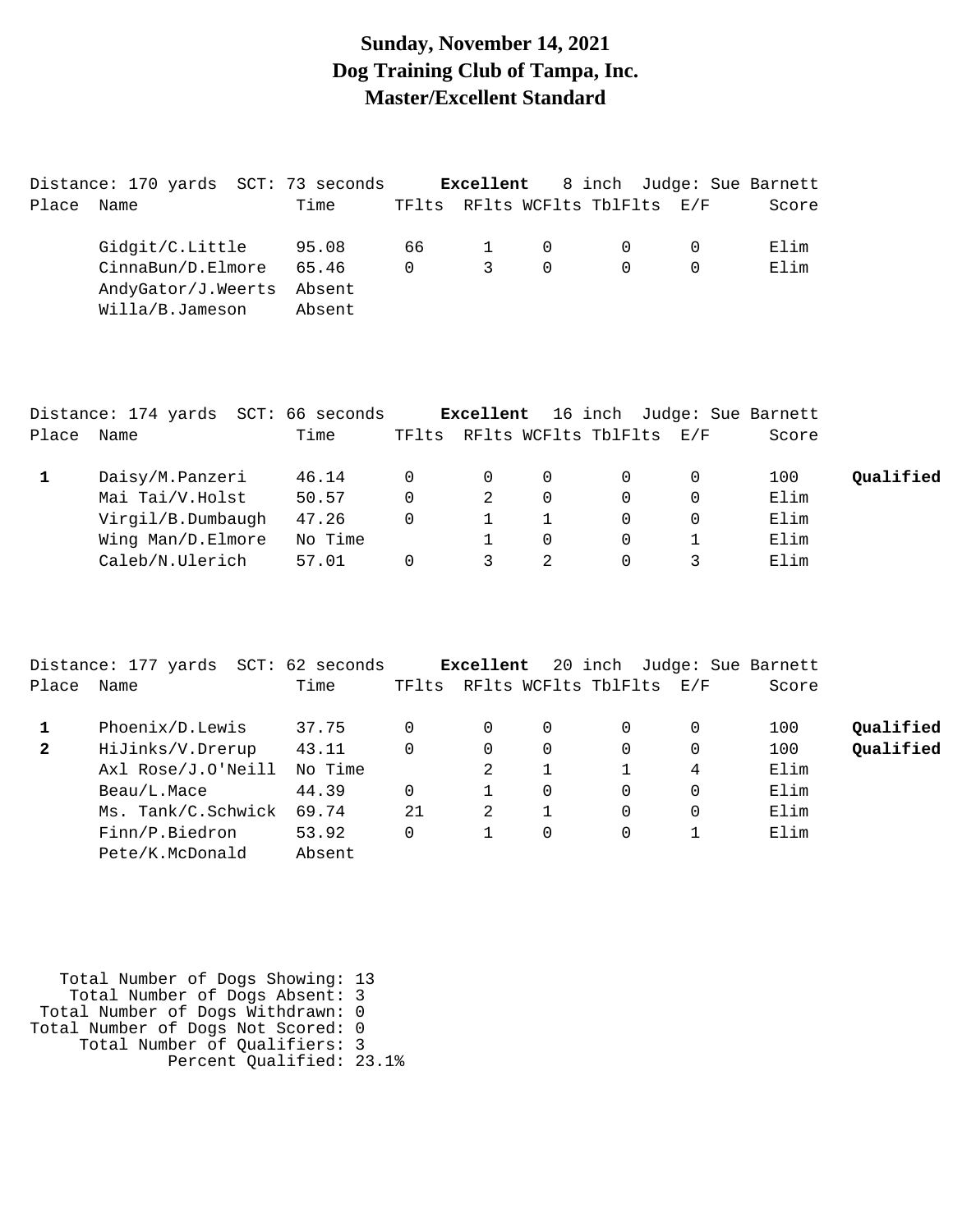|              | Distance: 170 yards SCT: 73 seconds |         |          | Master   | 8 inch         |                      |          | Judge: Sue Barnett |           |
|--------------|-------------------------------------|---------|----------|----------|----------------|----------------------|----------|--------------------|-----------|
| Place        | Name                                | Time    | TFlts    |          |                | RFlts WCFlts TblFlts | E/F      | Score              |           |
| 1            | Gabby/A.Samuels                     | 37.34   | 0        | $\Omega$ | $\Omega$       | $\Omega$             | $\Omega$ | 100                | Qualified |
| $\mathbf{2}$ | Buzz/B.Dumbaugh                     | 40.33   | 0        | 0        | 0              | $\mathbf 0$          | $\Omega$ | 100                | Qualified |
| 3            | Rhythm/K.Loman Chio                 | 45.30   | 0        | 0        | 0              | $\mathbf 0$          | $\Omega$ | 100                | Qualified |
| 4            | Zap/J.Taugher                       | 54.05   | $\Omega$ | $\Omega$ | $\mathbf 0$    | $\Omega$             | 0        | 100                | Qualified |
|              | Sky Cowboy/D.Elmore No Time         |         |          | 0        | 1              | $\Omega$             | 1        | Elim               |           |
|              | Louis/A.Samuels                     | 94.81   | 63       |          | 1              | $\Omega$             |          | Elim               |           |
|              | Desmond/B.Kennedy                   | 60.33   | 0        | 2        | $\overline{a}$ |                      |          | Elim               |           |
|              | Mighty Mouse/D.Elmo                 | 39.82   | $\Omega$ |          | $\mathbf{1}$   | $\Omega$             |          | Elim               |           |
|              | Bacon Bit/J.Miller                  | 63.11   | 0        |          | $\mathbf{1}$   | $\Omega$             |          | Elim               |           |
|              | Honey Badger/D.Elmo                 | 51.91   | 0        | 2        | 1              | $\Omega$             | $\Omega$ | Elim               |           |
|              | Bindi/R.Stille                      | 66.88   | $\Omega$ |          | $\Omega$       | $\Omega$             | $\Omega$ | Elim               |           |
|              | Macchiato/D.Elmore                  | No Time |          | 1        | 1              | $\mathbf 0$          | 1        | Elim               |           |
|              | Foxy/E.Ewins                        | Absent  |          |          |                |                      |          |                    |           |
|              | Brecon/P.Calvert                    | 57.17   | 0        | $\Omega$ | $\mathbf 0$    | $\Omega$             | $\Omega$ | 100                | Qualified |
|              | Ariel/G.Harrell                     | 71.49   | $\Omega$ | $\Omega$ | $\Omega$       | $\Omega$             | $\Omega$ | 100                | Qualified |
|              | Kramer/E.Ewins                      | Absent  |          |          |                |                      |          |                    |           |
|              | CoCo/S.Holder                       | 59.45   | $\Omega$ | $\Omega$ | $\Omega$       | $\Omega$             | $\Omega$ | 100                | Qualified |
|              |                                     |         |          |          |                |                      |          |                    |           |

|              | Distance: 170 yards SCT: 68 seconds |         |          | Master   | 12 inch |                      |             | Judge: Sue Barnett |           |
|--------------|-------------------------------------|---------|----------|----------|---------|----------------------|-------------|--------------------|-----------|
| Place        | Name                                | Time    | TFlts    |          |         | RFlts WCFlts TblFlts | E/F         | Score              |           |
| 1            | Beyda/J.Shelley                     | 45.14   | 0        | $\Omega$ | 0       | $\Omega$             | $\Omega$    | 100                | Qualified |
| $\mathbf{2}$ | Joey/F.Canada                       | 46.51   |          | 0        | 0       | 0                    | $\Omega$    | 100                | Qualified |
| 3            | Donna/J.Constantine 47.71           |         |          | 0        | 0       | 0                    | 0           | 100                | Qualified |
| 4            | Karma/C.Sreenan                     | 53.74   | $\Omega$ | $\Omega$ | 0       | $\Omega$             | $\mathbf 0$ | 100                | Qualified |
|              | Jake/F.Salvas                       | 60.84   | $\Omega$ |          | 0       | $\Omega$             |             | Elim               |           |
|              | Zach/R.Carlin                       | No Time |          | $\Omega$ | 0       |                      |             | Elim               |           |
|              | Flynn Rider/B.Pruet 34.57           |         | $\Omega$ | $\Omega$ |         | 0                    | 0           | Elim               |           |
|              | Captain Jack/J. Baud No Time        |         |          | 0        |         | 0                    |             | Elim               |           |
|              | Biscuit/J.Routh                     | 48.08   | $\Omega$ |          | 0       | 0                    |             | Elim               |           |
|              | Luke/F.Salvas                       | 64.25   | $\Omega$ | 2        |         | 0                    |             | Elim               |           |
|              | Bill/L.Golden DVM                   | Absent  |          |          |         |                      |             |                    |           |
|              | Lolo/D.Hartzell                     | Absent  |          |          |         |                      |             |                    |           |
|              | Bella/E.Bradley                     | Absent  |          |          |         |                      |             |                    |           |
|              | Chili/L.Golden DVM                  | Absent  |          |          |         |                      |             |                    |           |
|              |                                     |         |          |          |         |                      |             |                    |           |

|              |                 |                   |  | Master 16 inch Judge: Sue Barnett |       |           |
|--------------|-----------------|-------------------|--|-----------------------------------|-------|-----------|
| Place Name   |                 | Time              |  | TFlts RFlts WCFlts TblFlts E/F    | Score |           |
| $\mathbf{1}$ | Whimsy/B.Pruett | $38.42$ 0 0 0 0 0 |  |                                   | 100   | Qualified |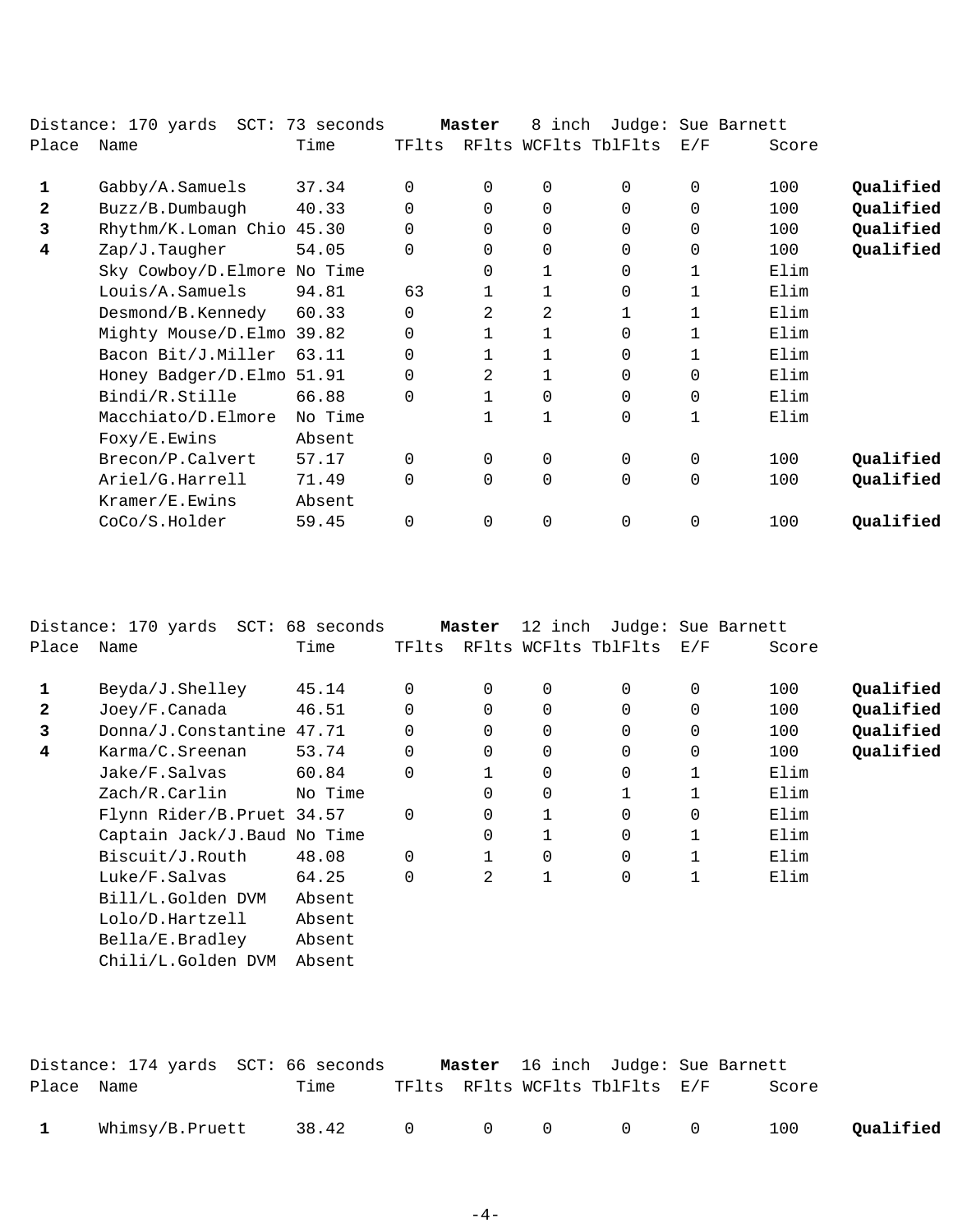|   | River/P.Reese             | 39.12   | 0 | 0        |          |          | 100  | Qualified |
|---|---------------------------|---------|---|----------|----------|----------|------|-----------|
| 3 | Charlie Bear/M.Hans 45.25 |         | 0 | 0        | 0        | 0        | 100  | Qualified |
| 4 | Jolie/S.Holder            | 47.05   | 0 | 0        |          | 0        | 100  | Qualified |
|   | Zipper/D.Mims             | 34.60   | 0 | 0        | $\Omega$ |          | Elim |           |
|   | Envy/F.Krueger            | No Time |   | 0        | $\Omega$ |          | Elim |           |
|   | Meq/P.Gelb                | 51.29   |   | 2        |          | $\Omega$ | Elim |           |
|   | Jamie/B.Edmond            | 58.02   |   | $\Omega$ | $\Omega$ |          | Elim |           |
|   | Ivan/E.Ewins              | 52.74   | 0 | $\Omega$ | 0        | $\Omega$ | 100  | Qualified |
|   | Cash/J.Schlueter          | 50.44   | 0 | 0        |          | $\Omega$ | 100  | Qualified |
|   |                           |         |   |          |          |          |      |           |

|                         | Distance: 177 yards SCT: 62 seconds |         |             | Master         | 20 inch        |                      |                | Judge: Sue Barnett |           |
|-------------------------|-------------------------------------|---------|-------------|----------------|----------------|----------------------|----------------|--------------------|-----------|
| Place                   | Name                                | Time    | TFlts       |                |                | RFlts WCFlts TblFlts | E/F            | Score              |           |
| 1                       | Utah/H.Broadbent                    | 38.92   | $\mathbf 0$ | 0              | $\mathbf 0$    | $\mathbf 0$          | $\mathbf 0$    | 100                | Qualified |
| $\overline{\mathbf{2}}$ | Kan Du/K.Howe                       | 42.06   | $\Omega$    | $\Omega$       | $\Omega$       | $\Omega$             | $\Omega$       | 100                | Qualified |
| 3                       | Joey/J.Russo                        | 44.86   | $\Omega$    | $\Omega$       | $\Omega$       | $\Omega$             | $\Omega$       | 100                | Qualified |
| 4                       | Rayce/S.Gonchar                     | 47.12   | $\Omega$    | $\Omega$       | $\Omega$       | $\Omega$             | 0              | 100                | Qualified |
|                         | Echo/F.Jones                        | No Time |             | $\mathbf{1}$   | $\Omega$       | $\Omega$             | $\mathbf{1}$   | Elim               |           |
|                         | Cash/S.Crotts                       | 35.69   | $\mathbf 0$ | $\Omega$       | 0              | $\Omega$             | $\mathbf 1$    | Elim               |           |
|                         | Gracie/L.Mace                       | 45.29   | $\Omega$    | $\mathbf{1}$   | $\mathbf{1}$   | $\Omega$             | $\mathbf{1}$   | Elim               |           |
|                         | Gemma/S.Hyde                        | 41.36   | $\Omega$    | $\Omega$       | $\Omega$       | $\Omega$             | $\mathbf{1}$   | Elim               |           |
|                         | Spring/T.Johnson                    | No Time |             | 4              | 3              | $\Omega$             | 4              | Elim               |           |
|                         | Sage/D.Marshall                     | 72.20   | 30          | $\mathbf{1}$   | $\Omega$       | $\Omega$             | 0              | Elim               |           |
|                         | Aspen/N.Young                       | 44.02   | 0           | $\Omega$       | 0              | $\mathbf 0$          | $\mathbf{1}$   | Elim               |           |
|                         | Kona/D.Wolfson                      | 39.31   | $\Omega$    | $\Omega$       | 2              | $\Omega$             | 3              | Elim               |           |
|                         | Rhett/B.Scott                       | No Time |             | $\Omega$       | $\Omega$       | $\Omega$             | $\overline{2}$ | Elim               |           |
|                         | Taser/D.Mims                        | No Time |             | $\mathbf{1}$   | 0              | $\Omega$             | $\mathbf{1}$   | Elim               |           |
|                         | Twist/R.Modder                      | 40.07   | 0           | $\Omega$       | 1              | $\Omega$             | 0              | Elim               |           |
|                         | Hope/K.Walters                      | 50.69   | $\mathbf 0$ | 2              | 0              | $\mathbf{1}$         | $\mathbf 1$    | Elim               |           |
|                         | Cici/T.Needham                      | 55.21   | $\Omega$    | $\mathbf 1$    | $\Omega$       | $\Omega$             | 2              | Elim               |           |
|                         | Chase/L.McKenzie                    | 65.95   | 9           | $\mathbf{1}$   | 2              | $\Omega$             | 0              | Elim               |           |
|                         | Peak/L.Hill                         | 42.05   | $\Omega$    | $\Omega$       | 1              | $\Omega$             | 0              | Elim               |           |
|                         | Bebop/G.Storm                       | 91.62   | 87          | $\overline{2}$ | 2              | $\Omega$             | 0              | Elim               |           |
|                         | Gem/L.Ostrom                        | 48.97   | 0           | $\mathbf 1$    | 0              | $\mathbf 0$          | 0              | Elim               |           |
|                         | Hootie/J.Mylchreest 56.45           |         | 0           | $\overline{2}$ | 1              | $\Omega$             | $\mathbf 1$    | Elim               |           |
|                         | Chase/D.Crowell                     | 46.07   | $\Omega$    | $\Omega$       | $\Omega$       | $\Omega$             | $\mathbf{1}$   | Elim               |           |
|                         | Shep/R.Gillett                      | 50.91   | $\Omega$    | $\mathbf 1$    | 1              | $\Omega$             | $\Omega$       | Elim               |           |
|                         | Blu/S.Shaffer                       | 49.93   | $\Omega$    | $\overline{2}$ | $\mathbf{1}$   | $\Omega$             | $\overline{2}$ | Elim               |           |
|                         | Ravyn/F.Jones                       | 43.75   | $\Omega$    | $\Omega$       | 0              | $\Omega$             | $\mathbf{1}$   | Elim               |           |
|                         | Rosa/D.Puckett                      | Absent  |             |                |                |                      |                |                    |           |
|                         | Katie/V.Maloney                     | Absent  |             |                |                |                      |                |                    |           |
|                         | Rosie/K.Kealey                      | AIS     |             |                |                |                      |                |                    |           |
|                         | TKO/D.Donaldson                     | 53.03   | $\mathbf 0$ | $\Omega$       | $\Omega$       | $\Omega$             | $\Omega$       | 100                | Qualified |
|                         | Briar/H.Buck                        | AIS     |             |                |                |                      |                |                    |           |
|                         | Raptor!/D.Nagengast Absent          |         |             |                |                |                      |                |                    |           |
|                         | Khanner/L.Rounds                    | 49.86   | $\mathbf 0$ | 0              | $\overline{0}$ | $\Omega$             | $\mathbf 0$    | 100                | Qualified |
|                         |                                     |         |             |                |                |                      |                |                    |           |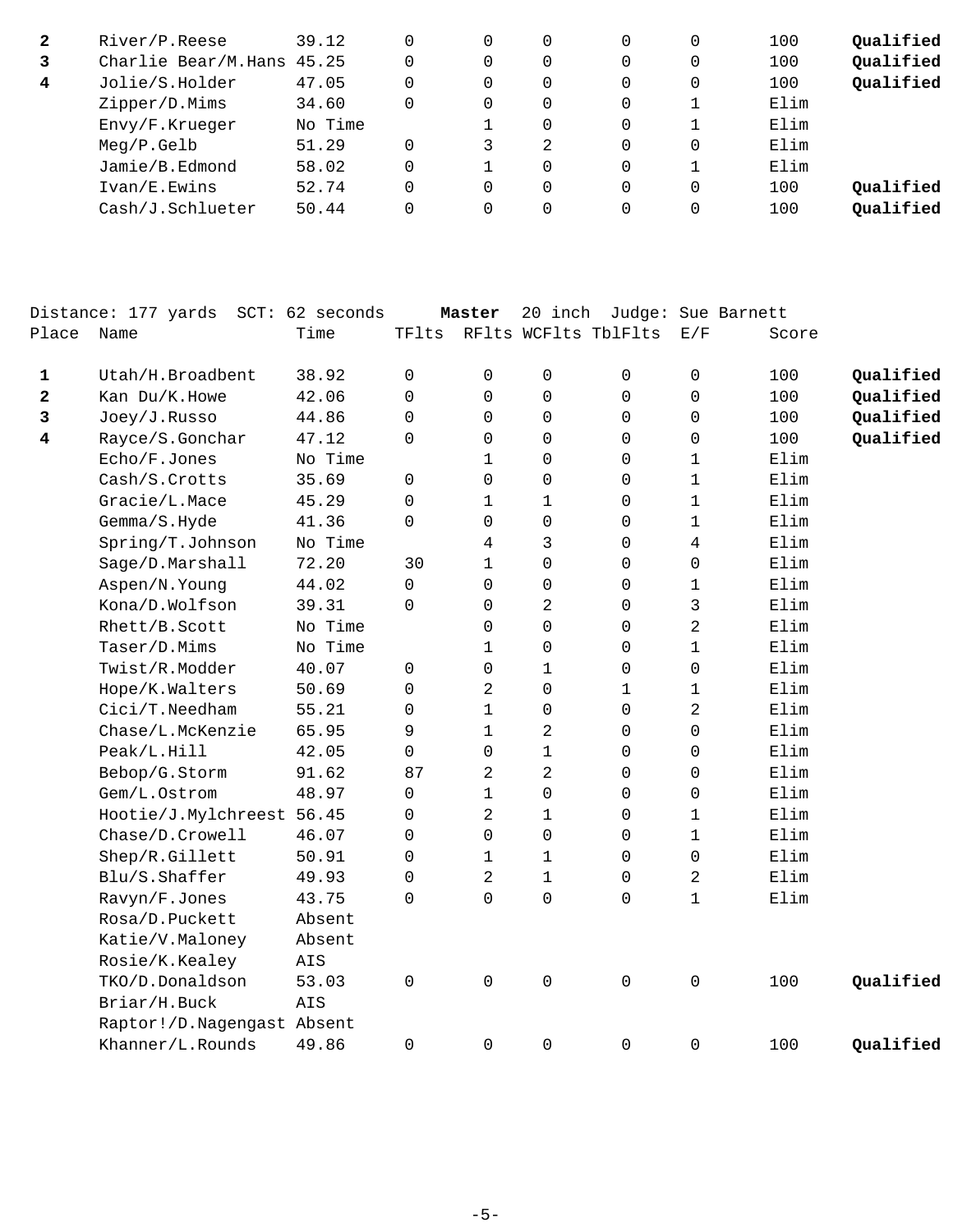|              | Distance: 177 yards SCT: 66 seconds |       |          | Master | 24 inch  |                      |          | Judge: Sue Barnett |           |
|--------------|-------------------------------------|-------|----------|--------|----------|----------------------|----------|--------------------|-----------|
| Place        | Name                                | Time  | TFlts    |        |          | RFlts WCFlts TblFlts | E/F      | Score              |           |
|              | Ocean/J.Valentovich 42.07           |       |          | 0      | 0        | 0                    | 0        | 100                | Qualified |
| $\mathbf{2}$ | Rush/C.Witt                         | 48.36 | $\Omega$ | 0      | $\Omega$ | $\Omega$             | $\Omega$ | 100                | Qualified |
| 3            | Tripoli/M.Briant                    | 49.48 |          | 0      | 0        | 0                    |          | 100                | Qualified |
|              | Slash/J.Bauder-Heid 47.30           |       |          |        | 0        | $\Omega$             |          | Elim               |           |
|              | Reagan/N.DiGiuseppe No Time         |       |          |        | $\Omega$ | $\Omega$             | 2        | Elim               |           |
|              | Markus/P.Mueller                    | 59.29 |          | 2      |          |                      |          | Elim               |           |
|              | Rip/H.Horn                          | 51.78 |          | 3      | 2        | $\Omega$             |          | Elim               |           |
|              | Loki/S.McLarnon                     | 64.73 |          | 2      |          |                      | 3        | Elim               |           |
|              |                                     |       |          |        |          |                      |          |                    |           |

|            | Distance: 177 yards SCT: 62 seconds |         |  |                                | Master 24 inch Choice Judge: Sue Barnett |
|------------|-------------------------------------|---------|--|--------------------------------|------------------------------------------|
| Place Name |                                     | Time    |  | TFlts RFlts WCFlts TblFlts E/F | Score                                    |
|            | Nolan/B.Kennedy                     | No Time |  | $0 \qquad 0 \qquad 0 \qquad 2$ | Elim                                     |

 Total Number of Dogs Showing: 72 Total Number of Dogs Absent: 9 Total Number of Dogs Withdrawn: 2 Total Number of Dogs Not Scored: 0 Total Number of Qualifiers: 26 Percent Qualified: 36.1%

|            | Distance: 177 yards SCT: 71 seconds                                          |                  |  |                                | <b>Excellent Pref</b> 20 inch Judge: Sue Barnett |
|------------|------------------------------------------------------------------------------|------------------|--|--------------------------------|--------------------------------------------------|
| Place Name |                                                                              | Time             |  | TFlts RFlts WCFlts TblFlts E/F | Score                                            |
|            | $\text{Callison/G.Clark}$ 71.78 0 2 2 0 2<br>Luke/T.Sharpe<br>Kipper/J.Baker | Absent<br>Absent |  |                                | Elim                                             |

 Total Number of Dogs Showing: 1 Total Number of Dogs Absent: 2 Total Number of Dogs Withdrawn: 0 Total Number of Dogs Not Scored: 0 Total Number of Qualifiers: 0 Percent Qualified: 0.0%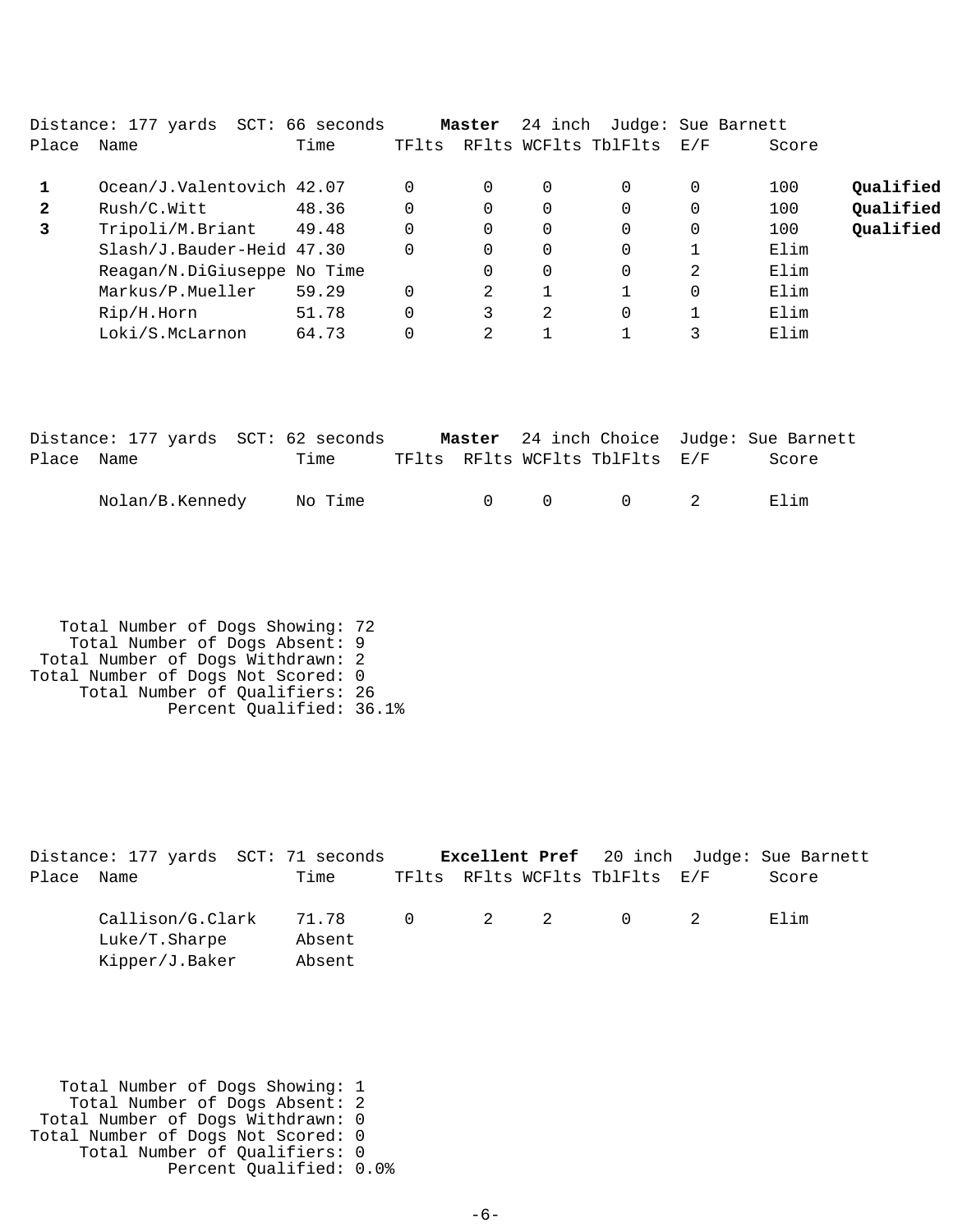|                | Distance: 170 yards<br>SCT: | 78 seconds |          | Master Pref |          | 4 inch               |             | Judge: Sue Barnett |           |
|----------------|-----------------------------|------------|----------|-------------|----------|----------------------|-------------|--------------------|-----------|
| Place          | Name                        | Time       | TFlts    |             |          | RFlts WCFlts TblFlts | E/F         | Score              |           |
|                | Fortune/A.Samuels           | 38.74      | 0        |             | 0        | 0                    | $\Omega$    | 100                | Qualified |
| $\mathbf{2}$   | Darcy/M.Jackson             | 59.72      | 0        |             | 0        | 0                    | 0           | 100                | Qualified |
| 3              | Bingo/R.Austin              | 66.95      | $\Omega$ |             | 0        | $\Omega$             | 0           | 100                | Qualified |
| $\overline{4}$ | Willow/K.Loman Chio 69.06   |            | 0        |             | 0        | $\Omega$             | $\mathbf 0$ | 100                | Qualified |
|                | General/K.Loman Chi No Time |            |          |             |          | $\Omega$             | 4           | Elim               |           |
|                | Coco/R.Stille               | 74.84      | 0        |             |          |                      |             | Elim               |           |
|                | Indie/S.Holder              | 70.40      | $\Omega$ |             | $\Omega$ | 0                    | $\Omega$    | Elim               |           |
|                | Maddie/M.Rulli              | 82.59      | 12       |             | 0        | $\Omega$             | $\Omega$    | 88                 |           |
|                |                             |            |          |             |          |                      |             |                    |           |

|              | Distance: 170 yards<br>SCT: | 73<br>seconds |          | Master Pref |   | 8 inch               |          | Judge: Sue Barnett |           |
|--------------|-----------------------------|---------------|----------|-------------|---|----------------------|----------|--------------------|-----------|
| Place        | Name                        | Time          | TFlts    |             |   | RFlts WCFlts TblFlts | E/F      | Score              |           |
|              | Tammy/A.Johnson-Moz 38.87   |               |          | 0           | 0 | 0                    | $\Omega$ | 100                | Qualified |
| $\mathbf{2}$ | Willie/S.Pocs               | 50.02         |          | 0           | 0 | $\Omega$             | $\Omega$ | 100                | Qualified |
| 3            | Sky/S.Flowers               | 50.61         |          | 0           | 0 | $\Omega$             | $\Omega$ | 100                | Qualified |
| 4            | Razzle/L.Larsen             | 63.33         |          | 0           | 0 | $\Omega$             | 0        | 100                | Qualified |
|              | Joule/K.Huling              | 49.34         | $\Omega$ |             |   | $\Omega$             | 2        | Elim               |           |
|              | Desi/J.Boomhower            | 48.70         |          | 0           |   | $\Omega$             | $\Omega$ | Elim               |           |
|              | Nogglett Lutz/L. Lut 60.55  |               |          | 2           |   |                      |          | Elim               |           |

|              | Distance: 174 yards | SCT: 71 seconds |       | Master Pref |          | 12 inch              |     | Judge: Sue Barnett |           |
|--------------|---------------------|-----------------|-------|-------------|----------|----------------------|-----|--------------------|-----------|
| Place        | Name                | Time            | TFlts |             |          | RFlts WCFlts TblFlts | E/F | Score              |           |
|              | Boxster/S.Flowers   | 52.08           |       | $\Omega$    | 0        | 0                    | 0   | 100                | Qualified |
| $\mathbf{2}$ | Bodie/B.Edmond      | 56.63           |       | $\Omega$    | $\Omega$ | 0                    | 0   | 100                | Qualified |
| 3            | Zuzu/M.Cambier      | 58.46           |       | $\Omega$    | $\Omega$ | 0                    | 0   | 100                | Qualified |
|              | Onee/D.Marshall     | No Time         |       | $\Omega$    | 0        | 0                    | 2   | Elim               |           |
|              | Jessie/K.Jones      | 96.71           | 75    | 3           |          | 0                    | 2   | Elim               |           |
|              | Rubina/V.Holst      | 53.17           | 0     | $\Omega$    | $\Omega$ | 0                    |     | Elim               |           |
|              | Blue/P.McBride      | 68.16           |       |             | $\Omega$ | 0                    | 0   | Elim               |           |
|              | $Ro$ ja/P.Cambier   | 85.62           | 42    | $\Omega$    | 0        | 0                    |     | Elim               |           |
|              | Breeze/L.Calci      | Absent          |       |             |          |                      |     |                    |           |

|              |             | Distance: 177 yards SCT: 67 seconds |  |                                | <b>Master Pref</b> 16 inch Judge: Sue Barnett |           |
|--------------|-------------|-------------------------------------|--|--------------------------------|-----------------------------------------------|-----------|
| Place Name   |             | Time                                |  | TFlts RFlts WCFlts TblFlts E/F | Score                                         |           |
| $\mathbf{1}$ | Riot/L.Hill | 38.43 0 0 0 0 0                     |  |                                | 100                                           | Qualified |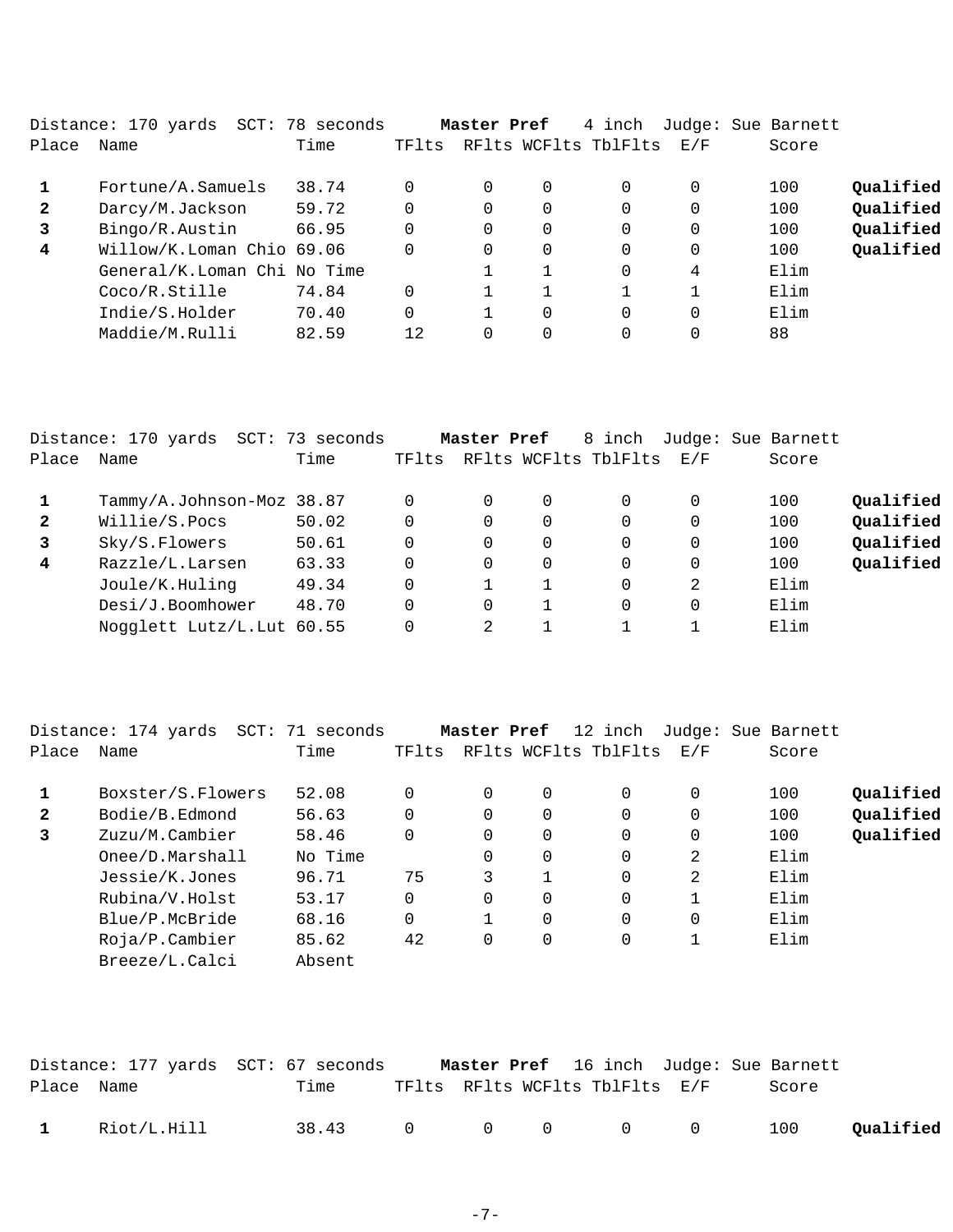|   | Jax/D.Crowell             | 48.86   |   | 0 |  | 100  | Qualified |
|---|---------------------------|---------|---|---|--|------|-----------|
| 3 | Gypsy Rose/S.Goncha 50.64 |         | 0 | 0 |  | 100  | Qualified |
| 4 | Katie/L.Wilken            | 55.62   | 0 | 0 |  | 100  | Qualified |
|   | Sioux/J.Mylchreest        | No Time |   | 2 |  | Elim |           |
|   | Taze/N.Young              | 48.79   |   |   |  | Elim |           |
|   | Dazzle/J.Valloze          | No Time |   |   |  | Elim |           |
|   | Disco/D.Mims              | No Time |   |   |  | Elim |           |
|   | Cash/F.Krueger            | 52.23   |   |   |  | Elim |           |

|              | Distance: 177 yards<br>SCT: | 71 seconds |          | Master Pref |          | 20 inch              |     | Judge: Sue Barnett |           |
|--------------|-----------------------------|------------|----------|-------------|----------|----------------------|-----|--------------------|-----------|
| Place        | Name                        | Time       | TFlts    |             |          | RFlts WCFlts TblFlts | E/F | Score              |           |
|              | Maverick/S.Crotts           | 42.68      | 0        |             | 0        | 0                    | 0   | 100                | Oualified |
| $\mathbf{2}$ | Ryder/R.Jeffers             | 49.37      | $\Omega$ |             | 0        | 0                    | 0   | 100                | Oualified |
| 3            | Jack/L.Jeffers              | 51.61      | $\Omega$ |             | 0        | 0                    | 0   | 100                | Qualified |
| 4            | Pecoy/K.Himmelfarb          | 63.98      | $\Omega$ |             | 0        | $\Omega$             | 0   | 100                | Qualified |
|              | Sollie/K.Himmelfarb No Time |            |          | 5           | 3        | $\Omega$             | 2   | Elim               |           |
|              | BOSS429/M.Timken            | 40.84      | $\Omega$ | $\Omega$    | $\Omega$ | $\Omega$             |     | Elim               |           |
|              | Zema/C.Schwick              | 61.10      | $\Omega$ |             | $\Omega$ | $\Omega$             |     | Elim               |           |
|              | Lotte/L.Belcher             | 64.40      | $\Omega$ | 2           | 2        | $\Omega$             |     | Elim               |           |
|              | Bazinga/S.Kirkpatri 48.68   |            | $\Omega$ | $\Omega$    |          | $\Omega$             |     | Elim               |           |
|              | Lexi/M.Timken               | 41.70      |          |             | 0        | 0                    | 2   | Elim               |           |

| Total Number of Dogs Showing: 42   |  |
|------------------------------------|--|
| Total Number of Dogs Absent: 1     |  |
| Total Number of Dogs Withdrawn: 0  |  |
| Total Number of Dogs Not Scored: 0 |  |
| Total Number of Qualifiers: 19     |  |
| Percent Qualified: 45.2%           |  |
|                                    |  |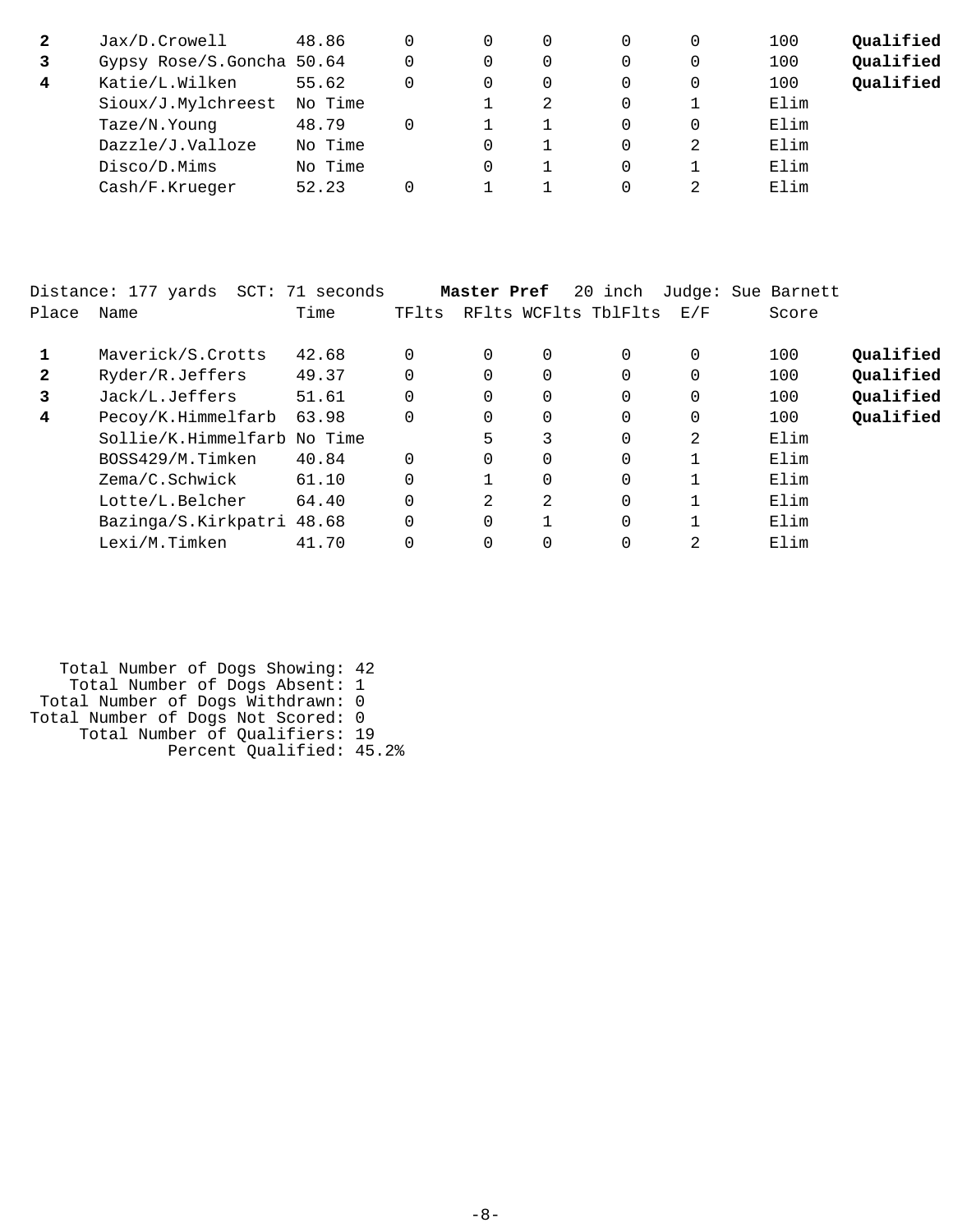## **Sunday, November 14, 2021 Dog Training Club of Tampa, Inc. Time 2 Beat**

| MCT: 60 seconds                                                                      | Time 2 Beat | 8 inch Judge: Karen Wlodarski |           |        |
|--------------------------------------------------------------------------------------|-------------|-------------------------------|-----------|--------|
| Place Name                                                                           | Time        | WCFlts                        | E/F       | Points |
| $CinnaBun/D.Elmore$ 47.78<br>Rhythm/K.Loman Chio Absent<br>AndyGator/J.Weerts Absent |             |                               | $\bigcap$ | Elim   |

|       | MCT: 60 seconds<br>Time 2 Beat |       | 12 inch Judge: Karen Wlodarski |     |        |           |
|-------|--------------------------------|-------|--------------------------------|-----|--------|-----------|
| Place | Name                           | Time  | WCFlts                         | E/F | Points |           |
|       | Biscuit/J.Routh                | 32.03 | $\Omega$                       |     | 10     | Qualified |
|       | Beyda/J.Shelley                | 34.41 | $\Omega$                       | 0   |        | Qualified |
|       | Donna/J.Constantine 38.70      |       | $\Omega$                       | 0   |        | Qualified |
|       |                                |       |                                |     |        |           |

|       | MCT: 55 seconds<br>Time 2 Beat | 16 inch | Judge: Karen Wlodarski |     |                 |
|-------|--------------------------------|---------|------------------------|-----|-----------------|
| Place | Name                           | Time    | WCFlts                 | E/F | Points          |
|       | Zipper/D.Mims                  | 23.78   | 0                      | 0   | Qualified<br>10 |
|       | River/P.Reese                  | 29.78   | 0                      | 0   | Qualified       |
|       | Charlie Bear/M.Hans 30.64      |         | 0                      | 0   | Qualified       |
|       | Alice/V.Calvano                | 36.67   | 0                      | 0   | Oualified<br>4  |
|       | $Meq/P$ . Gelb                 | 27.60   |                        | 2   | Elim            |
|       | Mai Tai/V.Holst                | 39.56   |                        |     | Elim            |
|       | Virgil/B.Dumbaugh              | No Time |                        |     | Elim            |
|       | Hero/D.Thomason                | 37.27   | 0                      |     | Elim            |
|       | Shadow/F.Canada                | No Time |                        | 2   | Elim            |
|       | Wing Man/D.Elmore              | No Time |                        |     | Elim            |

|       | MCT: 50 seconds<br>Time 2 Beat |       | 20 inch Judge: Karen Wlodarski |     |        |           |
|-------|--------------------------------|-------|--------------------------------|-----|--------|-----------|
| Place | Name                           | Time  | WCFlts                         | E/F | Points |           |
|       | Cash/S.Crotts                  | 22.81 | 0                              | 0   | 10     | Qualified |
|       | Phoenix/D.Lewis                | 22.91 | 0                              | 0   | 9      | Qualified |
|       | Gracie/L.Mace                  | 25.21 | 0                              |     | 9      | Qualified |
|       | Raptor!/D.Nagengast 26.36      |       | 0                              | 0   | 8      | Qualified |
|       | Axl Rose/J.O'Neill             | 44.94 | 2                              |     | Elim   |           |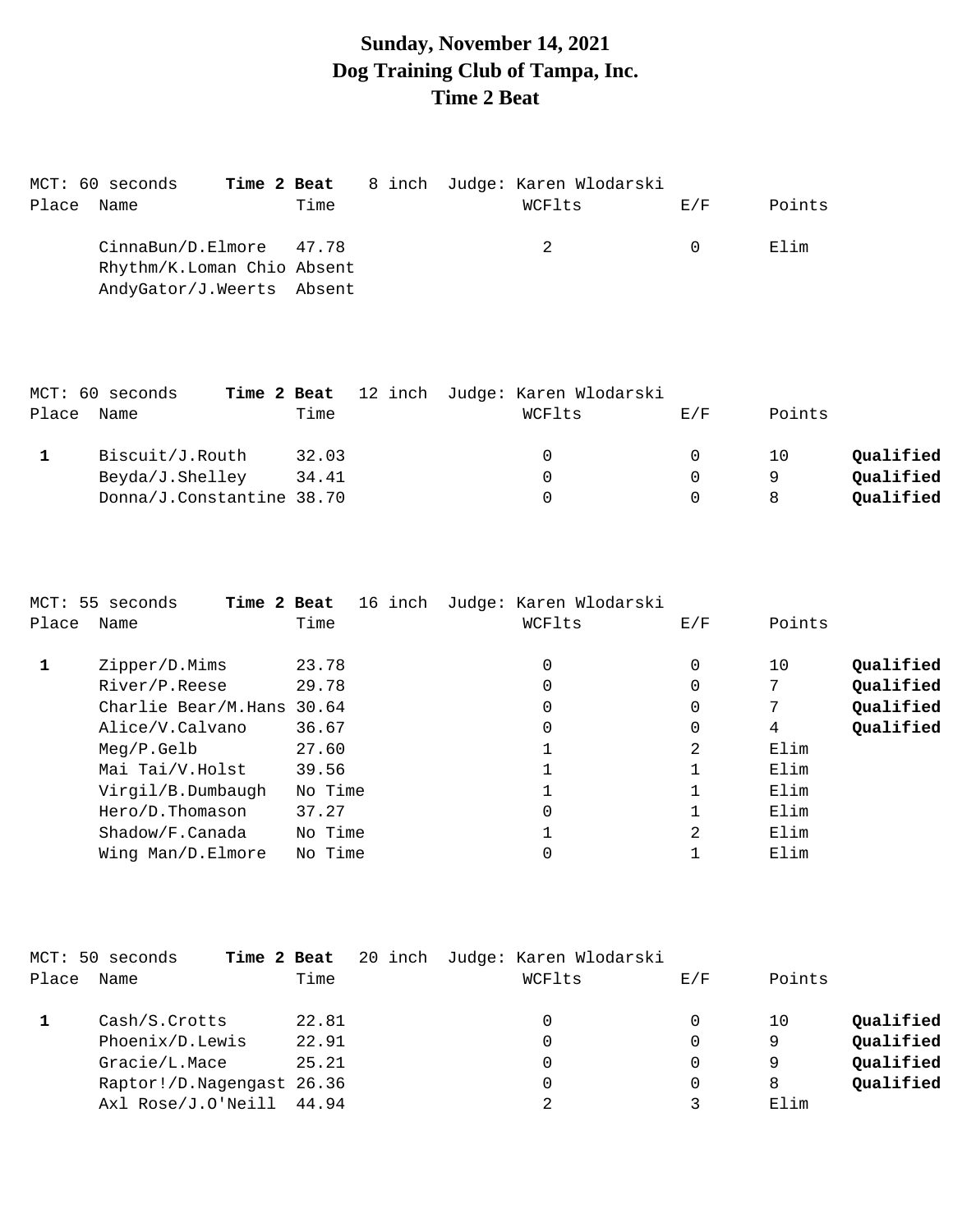| Katie/V.Maloney   | 38.20   |   | 0        | Elim |           |
|-------------------|---------|---|----------|------|-----------|
| Kona/D.Wolfson    | 25.41   |   | 3        | Elim |           |
| Kan Du/K.Howe     | No Time |   |          | Elim |           |
| Bebop/G.Storm     | No Time |   | 1        | Elim |           |
| Beau/L.Mace       | No Time | 0 | 2        | Elim |           |
| Echo/F.Jones      | 30.15   | 0 | 0        | 6    | Qualified |
| Sage/D.Marshall   | 30.99   | 0 | 0        | 6    | Qualified |
| Rosa/D.Puckett    | Absent  |   |          |      |           |
| Aspen/N.Young     | 31.11   | 0 | 0        | 6    | Qualified |
| Rosie/K.Kealey    | AIS     |   |          |      |           |
| Rhett/B.Scott     | 35.58   | 0 | 0        | 4    | Qualified |
| Briar/H.Buck      | AIS     |   |          |      |           |
| Taser/D.Mims      | 31.10   |   | 0        | 6    | Qualified |
| Twist/R.Modder    | 30.46   | 0 | 0        | 6    | Qualified |
| Hope/K.Walters    | 26.56   | 0 | 0        | 8    | Qualified |
| Chase/L.McKenzie  | 43.12   | 0 | $\Omega$ |      | Qualified |
| Peak/L.Hill       | 45.43   | 0 | 0        |      | Qualified |
| Blu/S.Shaffer     | 37.22   | 0 | 0        | 3    | Qualified |
| Jessie/L.Torriero | Absent  |   |          |      |           |
| Ravyn/F.Jones     | 29.70   | 0 | 0        | 7    | Oualified |
|                   |         |   |          |      |           |

|       | MCT: 50 seconds           |       | <b>Time 2 Beat</b> 24 inch Judge: Karen Wlodarski |          |        |           |
|-------|---------------------------|-------|---------------------------------------------------|----------|--------|-----------|
| Place | Name                      | Time  | WCFlts                                            | F/F      | Points |           |
|       | Ocean/J.Valentovich 29.47 |       | $^{\circ}$                                        | $\Omega$ | 10     | Qualified |
|       | Markus/P.Mueller          | 42.11 |                                                   |          | Elim   |           |
|       | Kasee/R.Jeffers           | 45.22 |                                                   |          | Elim   |           |

|            | MCT: 50 seconds  |         |  |          | <b>Time 2 Beat</b> 24 inch Choice Judge: Karen Wlodarski |        |
|------------|------------------|---------|--|----------|----------------------------------------------------------|--------|
| Place Name |                  | Time    |  | WCFlts   | E / F                                                    | Points |
|            | Nolan/B.Kennedy  | No Time |  | $\Omega$ |                                                          | Elim   |
|            | Oscar/M.Cranford | No Time |  |          |                                                          | Elim   |

 Total Number of Dogs Showing: 40 Total Number of Dogs Absent: 4 Total Number of Dogs Withdrawn: 2 Total Number of Dogs Not Scored: 0 Total Number of Qualifiers: 23 Percent Qualified: 57.5%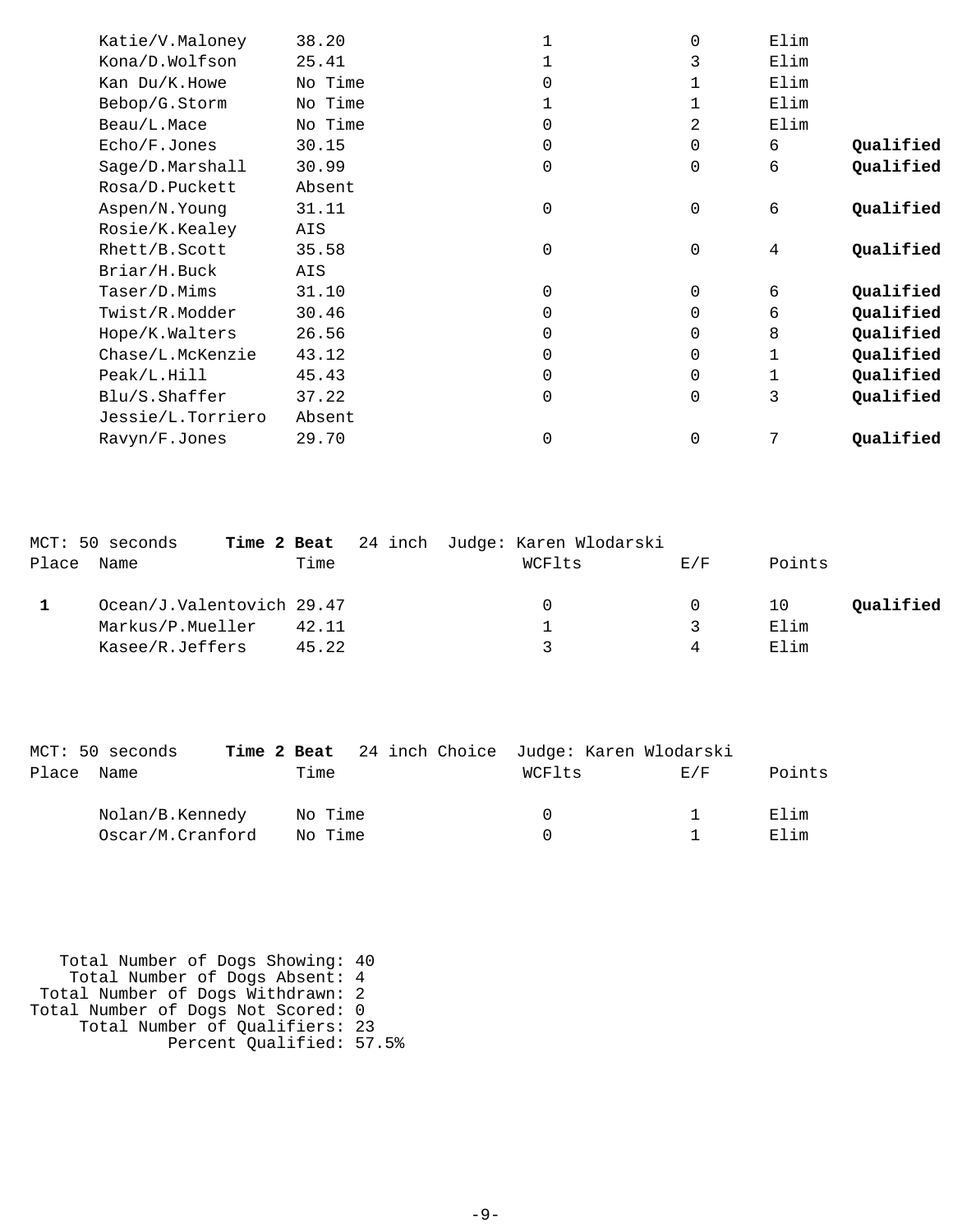| Place        | MCT: 60 seconds<br>Name                                                          | Time 2 Beat Pref<br>Time           | 4 inch  | Judge: Karen Wlodarski<br>WCFlts                          | E/F                           | Points                     |                        |
|--------------|----------------------------------------------------------------------------------|------------------------------------|---------|-----------------------------------------------------------|-------------------------------|----------------------------|------------------------|
| $\mathbf{1}$ | Maddie/M.Rulli<br>Darcy/M.Jackson<br>Sir Gio/C.Little                            | 57.59<br>47.22<br>No Time          |         | 0<br>0<br>0                                               | 0<br>1<br>1                   | 10<br>Elim<br>Elim         | Qualified              |
| Place        | MCT: 60 seconds<br>Name                                                          | Time 2 Beat Pref<br>Time           |         | 8 inch Judge: Karen Wlodarski<br>WCFlts                   | E/F                           | Points                     |                        |
|              | Sky/S.Flowers                                                                    | No Time                            |         | $\mathbf{1}$                                              | $\mathbf{1}$                  | Elim                       |                        |
| Place        | MCT: 60 seconds<br>Name                                                          | Time                               |         | Time 2 Beat Pref 12 inch Judge: Karen Wlodarski<br>WCFlts | E/F                           | Points                     |                        |
| $\mathbf{1}$ | Jessie/K.Jones<br>Onee/D.Marshall<br>Flurry/K.Lucey<br>Boxster/S.Flowers         | 51.98<br>No Time<br>52.71<br>37.13 |         | 0<br>0<br>2<br>0                                          | 0<br>2<br>0<br>1              | 10<br>Elim<br>Elim<br>Elim | Qualified              |
| Place Name   | MCT: 55 seconds                                                                  | Time                               |         | Time 2 Beat Pref 16 inch Judge: Karen Wlodarski<br>WCFlts | $\mathcal{E}\,/\,\mathcal{F}$ | Points                     |                        |
| 1            | Riot/L.Hill                                                                      | 35.13                              |         | 0                                                         | 0                             | 10                         | Qualified              |
| Place        | MCT: 50 seconds<br>Name                                                          | Time 2 Beat Pref<br>Time           | 20 inch | Judge: Karen Wlodarski<br>WCFlts                          | E/F                           | Points                     |                        |
| $\mathbf 1$  | Kipper/J.Baker<br>Diamond/J.Valentovi 44.12<br>BOSS429/M.Timken<br>Lexi/M.Timken | 36.31<br>31.50<br>28.49            |         | 0<br>0<br>0<br>1                                          | 0<br>0<br>1<br>3              | 10<br>7<br>Elim<br>Elim    | Qualified<br>Qualified |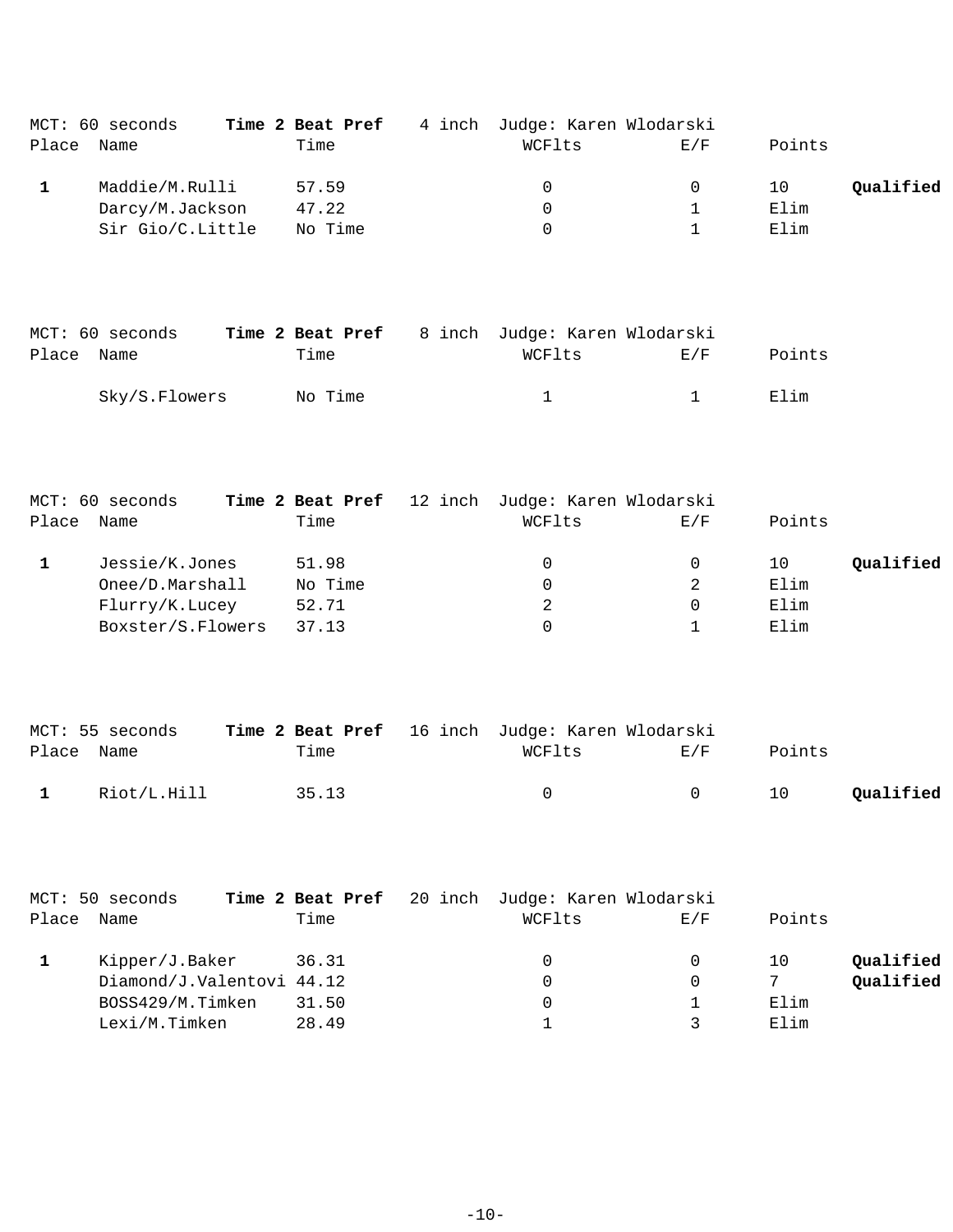Total Number of Dogs Showing: 13 Total Number of Dogs Absent: 0 Total Number of Dogs Withdrawn: 0 Total Number of Dogs Not Scored: 0 Total Number of Qualifiers: 5 Percent Qualified: 38.5%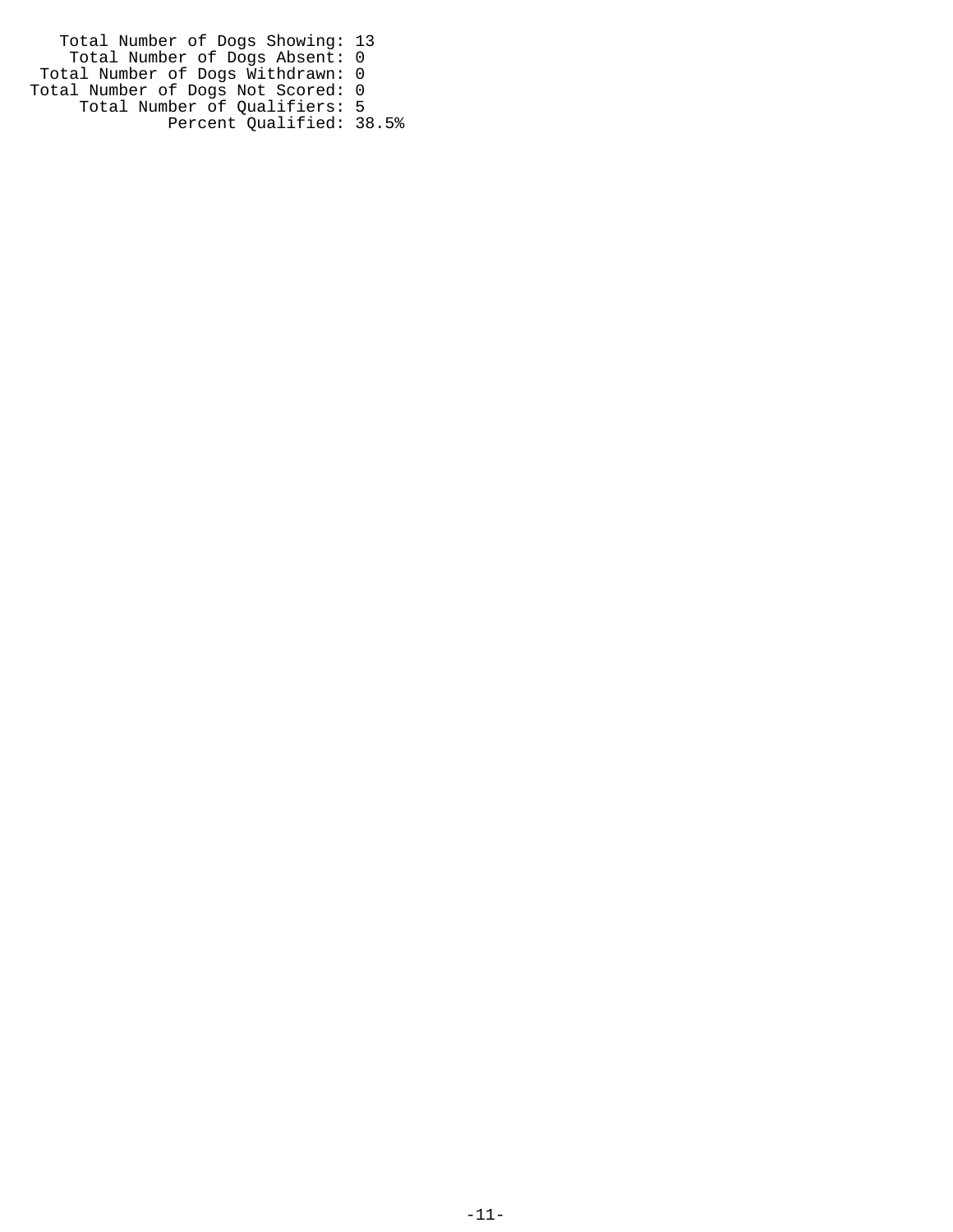## **Sunday, November 14, 2021 Dog Training Club of Tampa, Inc. Master/Excellent JWW**

|              | Distance: 158 yards SCT: 52 seconds Excellent                                    |                                    |             |                   |                   |                                |                              | 8 inch Judge: Karen Wlodarski |
|--------------|----------------------------------------------------------------------------------|------------------------------------|-------------|-------------------|-------------------|--------------------------------|------------------------------|-------------------------------|
| Place Name   |                                                                                  | Time                               |             |                   |                   | TFlts RFlts WCFlts TblFlts E/F |                              | Score                         |
| $\mathbf{1}$ | CinnaBun/D.Elmore<br>Macchiato/D.Elmore<br>AndyGator/J.Weerts<br>Willa/B.Jameson | 28.07<br>43.60<br>Absent<br>Absent | 0<br>0      | 0<br>2            | 0<br>2            | 0<br>$\Omega$                  | 0<br>2                       | 100<br>Qualified<br>Elim      |
| Place Name   | Distance: 158 yards SCT: 49 seconds Excellent 12 inch Judge: Karen Wlodarski     | Time                               |             |                   |                   | TFlts RFlts WCFlts TblFlts E/F |                              | Score                         |
|              | Rave/J.Valloze                                                                   | 65.28                              | 48          | $4\overline{ }$   | $\mathbf{1}$      | 0                              | $\mathbf{1}$                 | Elim                          |
| Place Name   | Distance: 161 yards SCT: 46 seconds Excellent 16 inch Judge: Karen Wlodarski     | Time                               |             |                   |                   | TFlts RFlts WCFlts TblFlts E/F |                              | Score                         |
|              | Daisy/M.Panzeri<br>Caleb/N.Ulerich                                               | 32.09<br>No Time                   | $\mathbf 0$ | 0<br>$\mathbf{1}$ | 0<br>$\mathbf{1}$ | 0<br>$\Omega$                  | $\mathbf{1}$<br>$\mathbf{1}$ | Elim<br>Elim                  |
| Place Name   | Distance: 163 yards SCT: 43 seconds Excellent 20 inch Judge: Karen Wlodarski     | Time                               |             |                   |                   | TFlts RFlts WCFlts TblFlts E/F |                              | Score                         |
|              | Finn/P.Biedron<br>Pete/K.McDonald<br>Jessie/L.Torriero                           | 51.40<br>Absent<br>Absent          | 24          | 2                 | $\mathbf{1}$      | 0                              | $\mathbf 0$                  | Elim                          |
| Place Name   | Distance: 163 yards SCT: 46 seconds Excellent 24 inch Judge: Karen Wlodarski     | Time                               |             |                   |                   | TFlts RFlts WCFlts TblFlts E/F |                              | Score                         |
| 1            | Willow/C.Witt<br>Loki/S.McLarnon                                                 | 39.64<br>57.12                     | 0<br>33     | 0<br>2            | 0<br>$\Omega$     | 0<br>$\mathbf 0$               | 0<br>1                       | Qualified<br>100<br>Elim      |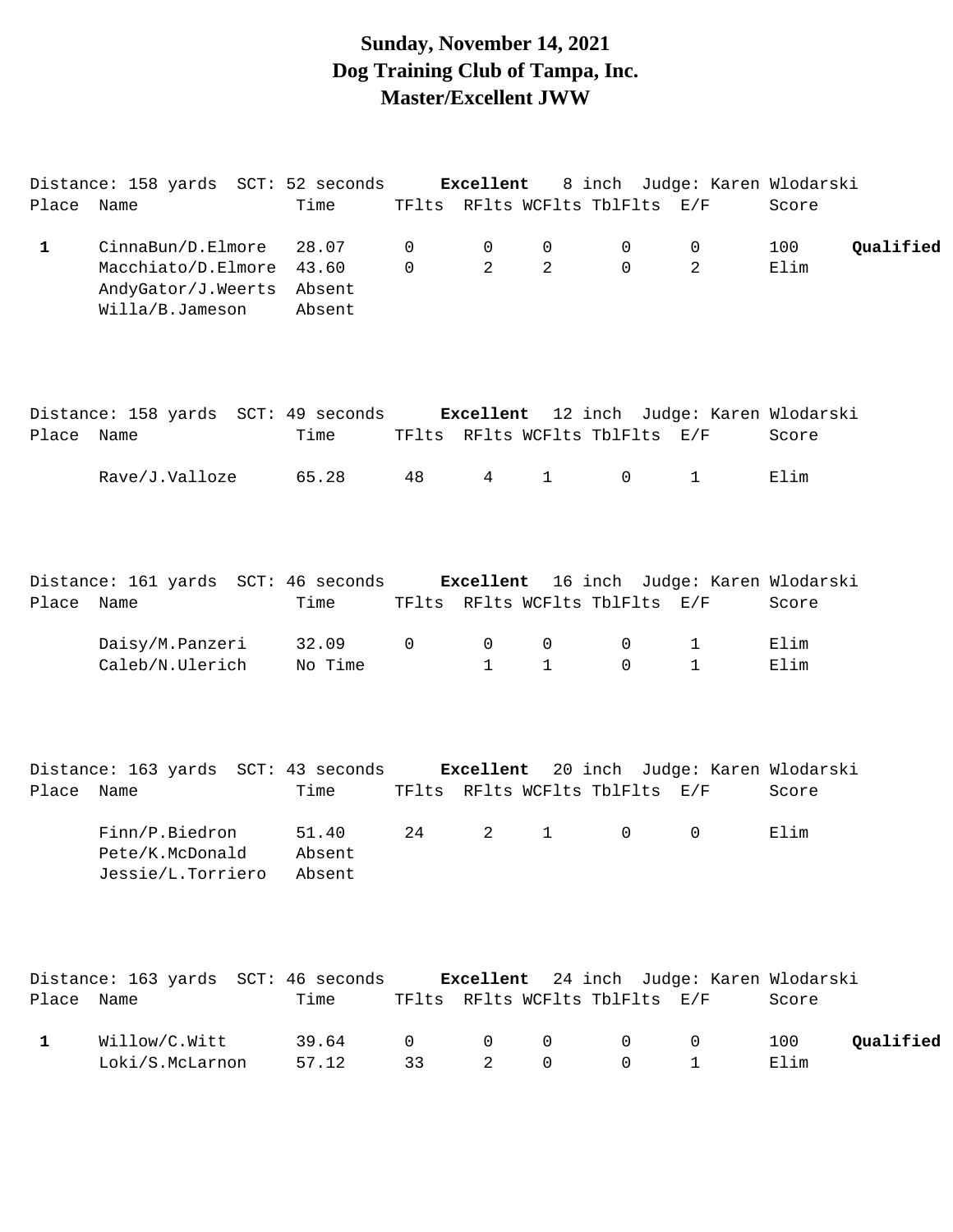| Distance: 163 yards SCT: 43 seconds |      |                                |  |  |       | <b>Excellent</b> 24 inch Choice Judge: Karen Wlodarski |
|-------------------------------------|------|--------------------------------|--|--|-------|--------------------------------------------------------|
| Place Name                          | Time | TFlts RFlts WCFlts TblFlts E/F |  |  | Score |                                                        |

Nolan/B.Kennedy 50.05 21 1 0 0 1 Elim

 Total Number of Dogs Showing: 9 Total Number of Dogs Absent: 4 Total Number of Dogs Withdrawn: 0 Total Number of Dogs Not Scored: 0 Total Number of Qualifiers: 2 Percent Qualified: 22.2%

|              | Distance: 158 yards<br>$SCT$ : | 52 seconds |          | Master       | inch<br>8            |             |             | Judge: Karen Wlodarski |           |
|--------------|--------------------------------|------------|----------|--------------|----------------------|-------------|-------------|------------------------|-----------|
| Place        | Name                           | Time       | TFlts    |              | RFlts WCFlts TblFlts |             | E/F         | Score                  |           |
| 1            | Gabby/A.Samuels                | 25.33      | $\Omega$ | $\Omega$     | $\mathbf 0$          | $\Omega$    | 0           | 100                    | Qualified |
| $\mathbf{2}$ | Mighty Mouse/D.Elmo            | 26.69      | $\Omega$ | $\Omega$     | $\mathbf 0$          | $\Omega$    | $\mathbf 0$ | 100                    | Qualified |
| 3            | Buzz/B.Dumbaugh                | 29.31      | $\Omega$ | $\Omega$     | $\mathbf 0$          | $\Omega$    | $\mathbf 0$ | 100                    | Qualified |
| 4            | Desmond/B.Kennedy              | 33.16      | $\Omega$ | $\Omega$     | $\mathbf 0$          | $\Omega$    | $\mathbf 0$ | 100                    | Qualified |
|              | Sky Cowboy/D.Elmore 35.11      |            | 0        | 0            |                      | $\Omega$    | $\mathbf 0$ | Elim                   |           |
|              | Louis/A.Samuels                | 52.32      | 0        | 3            |                      | $\Omega$    | 2           | Elim                   |           |
|              | Ariel/G.Harrell                | 62.32      | 30       | 5            |                      | $\Omega$    | $\mathbf 0$ | Elim                   |           |
|              | Honey Badger/D.Elmo            | No Time    |          |              | 0                    | 0           |             | Elim                   |           |
|              | Bindi/R.Stille                 | 52.26      | $\Omega$ | 3            |                      | 0           | 1           | Elim                   |           |
|              | Gidgit/C.Little                | 63.69      | 33       |              | $\mathbf 0$          | $\Omega$    | 0           | Elim                   |           |
|              | CoCo/S.Holder                  | 43.49      | $\Omega$ | $\mathbf{1}$ | $\mathbf{1}$         | $\Omega$    | $\mathbf 0$ | Elim                   |           |
|              | Foxy/E.Ewins                   | Absent     |          |              |                      |             |             |                        |           |
|              | Rhythm/K.Loman Chio 37.91      |            | $\Omega$ | 0            | $\mathbf 0$          | 0           | $\mathbf 0$ | 100                    | Qualified |
|              | Zap/J.Taugher                  | 42.38      | $\Omega$ | 0            | $\mathbf 0$          | 0           | $\mathbf 0$ | 100                    | Qualified |
|              | Bacon Bit/J.Miller             | 45.82      | 0        | 0            | 0                    | $\mathbf 0$ | 0           | 100                    | Qualified |
|              | Kramer/E.Ewins                 | Absent     |          |              |                      |             |             |                        |           |

|              | Distance: 158 yards SCT: 49 seconds |             |  |                                                    | Master 12 inch Judge: Karen Wlodarski |           |
|--------------|-------------------------------------|-------------|--|----------------------------------------------------|---------------------------------------|-----------|
| Place Name   |                                     | Time        |  | TFlts RFlts WCFlts TblFlts E/F                     | Score                                 |           |
| $\mathbf{1}$ | Lolo/D.Hartzell                     | 27.19       |  | $\begin{matrix}0&0&0&0&0\end{matrix}$              | 100                                   | Qualified |
| 2            | Zach/R.Carlin                       | 30.22 0 0 0 |  | $\begin{array}{ccc} & & 0 & \quad & 0 \end{array}$ | 100                                   | Oualified |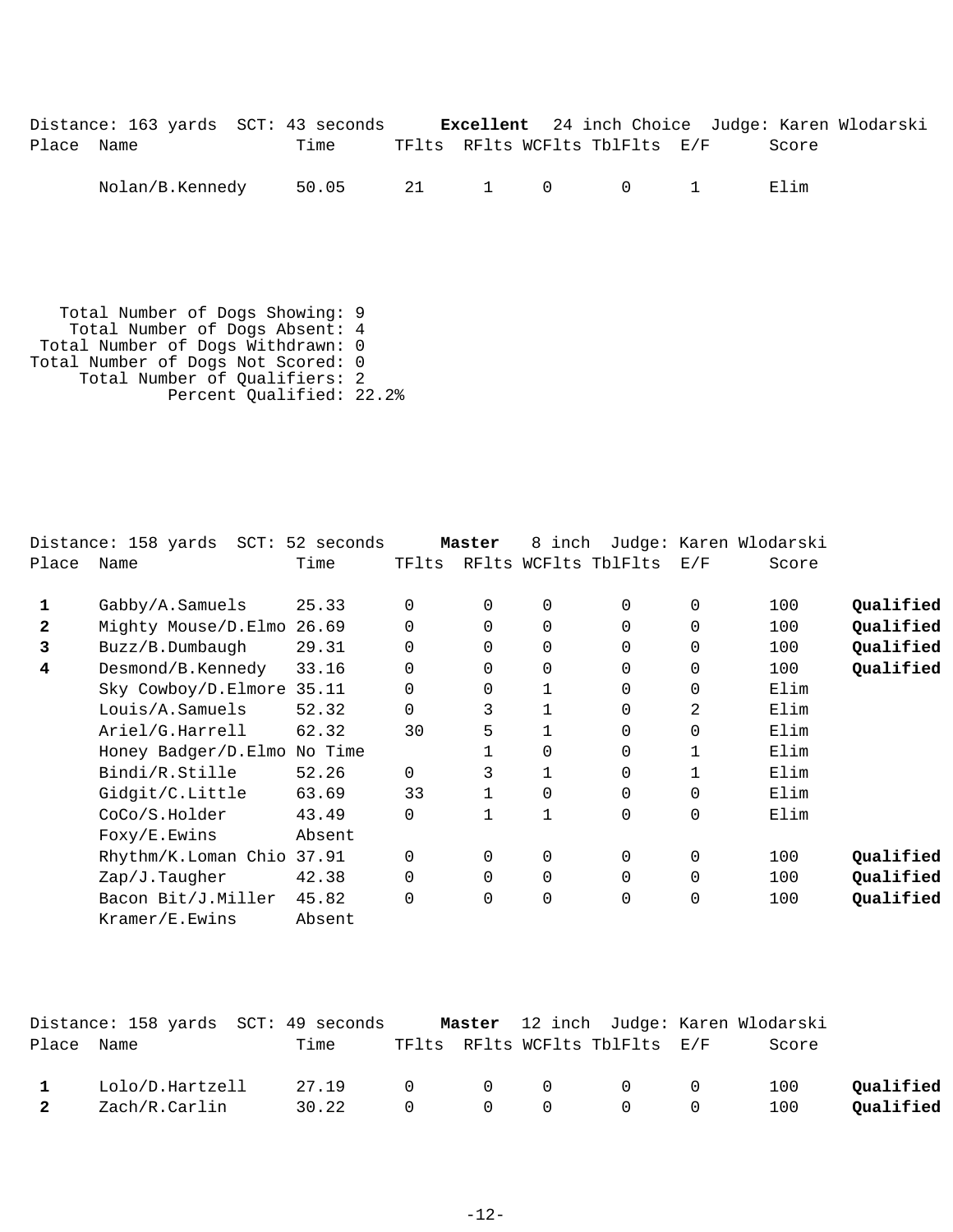| 3 | Beyda/J.Shelley              | 33.17   |          | 0 | 0        | $\Omega$ | 0 | 100  | Qualified |
|---|------------------------------|---------|----------|---|----------|----------|---|------|-----------|
| 4 | Joey/F.Canada                | 36.50   | 0        | 0 | 0        | 0        | 0 | 100  | Qualified |
|   | Jake/F.Salvas                | No Time |          | 3 | 2        | 0        | 2 | Elim |           |
|   | Flynn Rider/B.Pruet 27.58    |         | 0        |   | $\Omega$ | $\Omega$ | 0 | Elim |           |
|   | Captain Jack/J. Baud No Time |         |          | 0 | $\Omega$ | $\Omega$ | 2 | Elim |           |
|   | Karma/C.Sreenan              | 48.88   | $\Omega$ |   | $\Omega$ | $\Omega$ |   | Elim |           |
|   | Donna/J.Constantine 38.95    |         | $\Omega$ | 2 | 2        | $\Omega$ | 2 | Elim |           |
|   | Biscuit/J.Routh              | 39.39   | $\Omega$ |   | $\Omega$ | $\Omega$ |   | Elim |           |
|   | Bella/E.Bradley              | 33.45   | $\Omega$ |   |          | $\Omega$ |   | Elim |           |
|   | Bill/L.Golden DVM            | Absent  |          |   |          |          |   |      |           |
|   | Chili/L.Golden DVM           | Absent  |          |   |          |          |   |      |           |
|   | Luke/F.Salvas                | 43.83   |          |   | $\Omega$ | $\Omega$ |   | 100  | Oualified |
|   |                              |         |          |   |          |          |   |      |           |

|       | Distance: 161 yards<br>$SCT$ : | 46 seconds |          | Master   | 16 inch  |                      |          | Judge: Karen Wlodarski |           |
|-------|--------------------------------|------------|----------|----------|----------|----------------------|----------|------------------------|-----------|
| Place | Name                           | Time       | TFlts    |          |          | RFlts WCFlts TblFlts | E/F      | Score                  |           |
| 1     | Zipper/D.Mims                  | 25.52      | $\Omega$ | $\Omega$ | $\Omega$ | $\Omega$             | $\Omega$ | 100                    | Qualified |
| 2     | River/P.Reese                  | 26.05      | $\Omega$ |          | $\Omega$ | $\Omega$             | $\Omega$ | 100                    | Qualified |
| 3     | Virgil/B.Dumbaugh              | 30.57      | $\Omega$ | $\Omega$ | $\Omega$ | $\Omega$             | $\Omega$ | 100                    | Qualified |
| 4     | Whimsy/B.Pruett                | 30.92      | $\Omega$ | $\Omega$ | $\Omega$ | $\Omega$             | $\Omega$ | 100                    | Qualified |
|       | Envy/F.Krueger                 | 47.35      | 3        |          | $\Omega$ | $\Omega$             | $\Omega$ | Elim                   |           |
|       | Meq/P.Gelb                     | 30.63      | $\Omega$ |          | $\Omega$ | $\Omega$             | $\Omega$ | Elim                   |           |
|       | Jolie/S.Holder                 | No Time    |          |          |          | $\Omega$             | 2        | Elim                   |           |
|       | Mai Tai/V.Holst                | 36.77      | $\Omega$ |          | 0        | $\Omega$             |          | Elim                   |           |
|       | Wing Man/D.Elmore              | No Time    |          |          | $\Omega$ | $\Omega$             |          | Elim                   |           |
|       | Ivan/E.Ewins                   | 45.32      | $\Omega$ | $\Omega$ | $\Omega$ | $\Omega$             | $\Omega$ | 100                    | Qualified |
|       | Cash/J.Schlueter               | 38.36      | $\Omega$ | $\Omega$ | $\Omega$ | $\Omega$             | $\Omega$ | 100                    | Qualified |
|       | Jamie/B.Edmond                 | 38.51      | 0        | 0        | 0        | $\Omega$             | $\Omega$ | 100                    | Qualified |
|       | Charlie Bear/M.Hans            | 31.20      | $\Omega$ | 0        | $\Omega$ | $\Omega$             | 0        | 100                    | Qualified |
|       | Alice/V.Calvano                | 38.01      | 0        | 0        | $\Omega$ | $\Omega$             |          | 100                    | Oualified |
|       |                                |            |          |          |          |                      |          |                        |           |

|       | Distance: 163 yards SCT: 43 seconds |       |          | Master   | 20 inch              |          |             | Judge: Karen Wlodarski |           |
|-------|-------------------------------------|-------|----------|----------|----------------------|----------|-------------|------------------------|-----------|
| Place | Name                                | Time  | TFlts    |          | RFlts WCFlts TblFlts |          | E/F         | Score                  |           |
|       | Kona/D.Wolfson                      | 24.48 | $\Omega$ | 0        | 0                    | 0        | 0           | 100                    | Oualified |
| 2     | Phoenix/D.Lewis                     | 25.11 | $\Omega$ |          | 0                    | $\Omega$ | $\Omega$    | 100                    | Qualified |
| 3     | Hope/K.Walters                      | 27.07 | $\Omega$ | 0        | 0                    | $\Omega$ | 0           | 100                    | Qualified |
| 4     | Taser/D.Mims                        | 27.90 | $\Omega$ |          | 0                    | $\Omega$ | $\Omega$    | 100                    | Qualified |
|       | Cash/S.Crotts                       | 24.85 | $\Omega$ | $\Omega$ | $\Omega$             | $\Omega$ |             | Elim                   |           |
|       | Gracie/L.Mace                       | 29.12 | $\Omega$ |          | $\Omega$             | $\Omega$ | $\Omega$    | Elim                   |           |
|       | Spring/T.Johnson                    | 45.15 | 6        | $\Omega$ | $\Omega$             | $\Omega$ | $\Omega$    | 94                     |           |
|       | Sage/D.Marshall                     | 34.02 | $\Omega$ |          |                      | $\Omega$ | $\mathbf 0$ | Elim                   |           |
|       | Joey/J.Russo                        | 29.57 | $\Omega$ |          |                      | $\Omega$ |             | Elim                   |           |
|       | Katie/V.Maloney                     | 29.25 | 0        |          | 0                    | $\Omega$ | $\Omega$    | Elim                   |           |
|       | TKO/D.Donaldson                     | 45.04 | 6        | $\Omega$ | $\Omega$             | $\Omega$ | $\Omega$    | 94                     |           |
|       | Rhett/B.Scott                       | 56.35 | 39       | 4        |                      | 0        | 2           | Elim                   |           |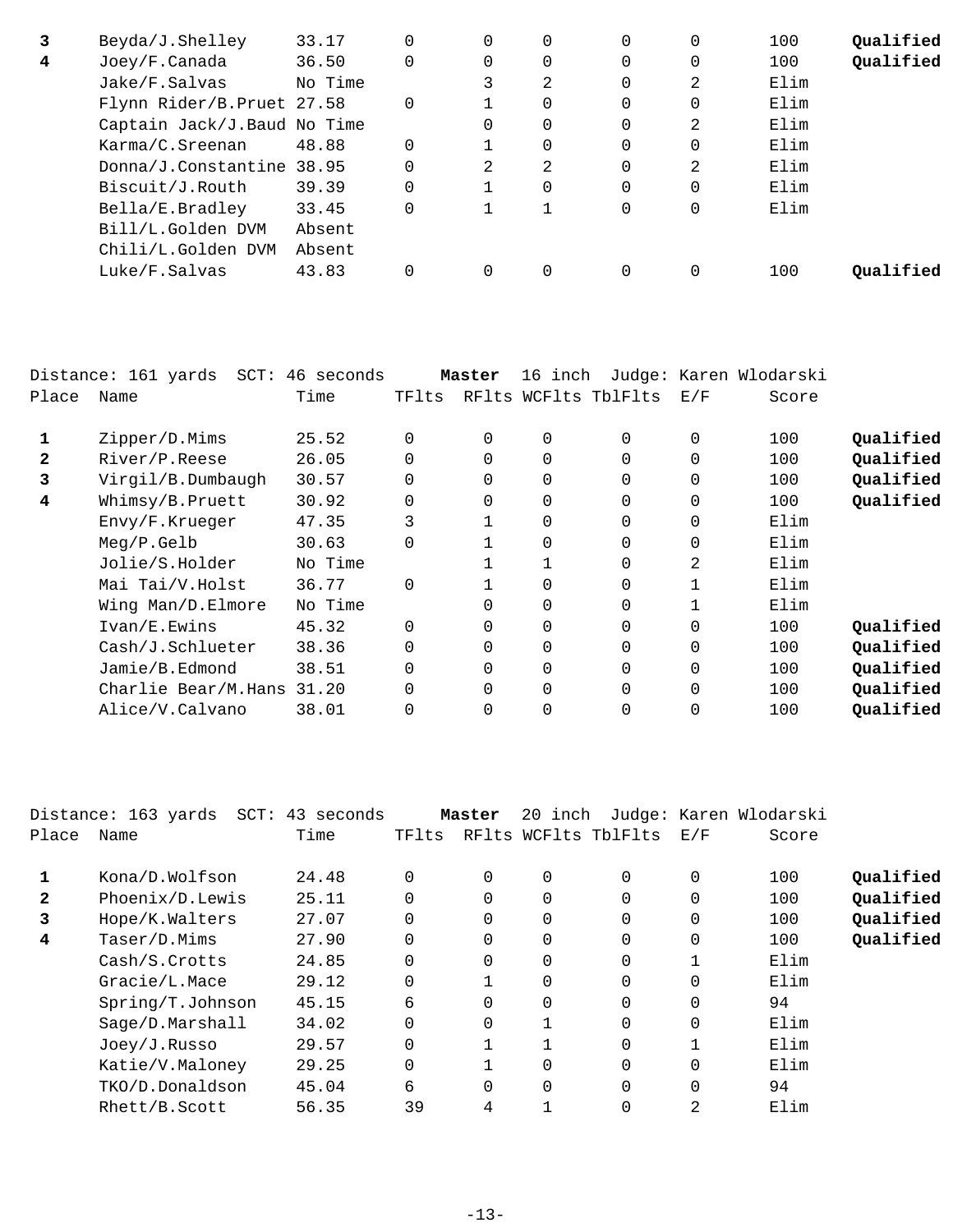| Kan Du/K.Howe               | 30.32   | $\Omega$ | $\mathbf{1}$   | 0 | $\Omega$ | $\mathbf 0$ | Elim |           |
|-----------------------------|---------|----------|----------------|---|----------|-------------|------|-----------|
| Rayce/S.Gonchar             | 36.52   | 0        | $\mathbf 1$    | 1 | 0        | 1           | Elim |           |
| Twist/R.Modder              | 35.62   | 0        | 2              | 0 | 0        | 0           | Elim |           |
| Cici/T.Needham              | 34.40   | $\Omega$ | $\mathbf 1$    | 1 | 0        | 2           | Elim |           |
| Peak/L.Hill                 | No Time |          | $\Omega$       | 1 | 0        | 1           | Elim |           |
| Bebop/G.Storm               | No Time |          | 2              | 1 | 0        | 2           | Elim |           |
| Utah/H.Broadbent            | No Time |          | $\mathbf{1}$   | 0 | 0        | 1           | Elim |           |
| Gem/L.Ostrom                | No Time |          | 0              | 0 | 0        | 1           | Elim |           |
| Hootie/J.Mylchreest No Time |         |          | 0              | 1 | 0        | 2           | Elim |           |
| Shep/R.Gillett              | 27.83   | 0        | 0              | 0 | 0        | $\mathbf 1$ | Elim |           |
| Beau/L.Mace                 | 29.87   | 0        | $\overline{0}$ | 1 | 0        | $\mathbf 0$ | Elim |           |
| Echo/F.Jones                | Absent  |          |                |   |          |             |      |           |
| Axl Rose/J.O'Neill          | 40.95   | $\Omega$ | 0              | 0 | 0        | 0           | 100  | Qualified |
| Gemma/S.Hyde                | 32.98   | $\Omega$ | $\Omega$       | 0 | 0        | $\mathbf 0$ | 100  | Qualified |
| Rosa/D.Puckett              | Absent  |          |                |   |          |             |      |           |
| Aspen/N.Young               | 33.60   | $\Omega$ | $\mathbf 0$    | 0 | 0        | $\mathbf 0$ | 100  | Qualified |
| Rosie/K.Kealey              | AIS     |          |                |   |          |             |      |           |
| Briar/H.Buck                | AIS     |          |                |   |          |             |      |           |
| Chase/L.McKenzie            | 43.58   | 0        | $\mathbf 0$    | 0 | 0        | 0           | 100  | Qualified |
| Raptor!/D.Nagengast Absent  |         |          |                |   |          |             |      |           |
| Khanner/L.Rounds            | 40.52   | 0        | 0              | 0 | 0        | 0           | 100  | Qualified |
| Chase/D.Crowell             | 29.56   | $\Omega$ | $\mathbf 0$    | 0 | 0        | $\mathbf 0$ | 100  | Qualified |
| Blu/S.Shaffer               | 33.14   | 0        | 0              | 0 | 0        | 0           | 100  | Qualified |
| HiJinks/V.Drerup            | 30.36   | 0        | $\Omega$       | 0 | 0        | $\mathbf 0$ | 100  | Qualified |
| Ravyn/F.Jones               | Absent  |          |                |   |          |             |      |           |

|                | Distance: 163 yards<br>SCT: | 46 seconds |          | Master | 24 inch     |                      |     | Judge: Karen Wlodarski |           |
|----------------|-----------------------------|------------|----------|--------|-------------|----------------------|-----|------------------------|-----------|
| Place          | Name                        | Time       | TFlts    |        |             | RFlts WCFlts TblFlts | E/F | Score                  |           |
|                | Slash/J.Bauder-Heid 27.17   |            | 0        | 0      | $\Omega$    |                      | 0   | 100                    | Qualified |
| $\mathbf{2}$   | Reagan/N.DiGiuseppe 28.15   |            | $\Omega$ | 0      | $\mathbf 0$ | $\Omega$             | 0   | 100                    | Qualified |
| 3              | Ocean/J.Valentovich 33.41   |            | $\Omega$ | 0      | $\Omega$    | $\Omega$             | 0   | 100                    | Qualified |
| $\overline{4}$ | Tripoli/M.Briant            | 35.50      | $\Omega$ | 0      | $\Omega$    |                      | 0   | 100                    | Qualified |
|                | Markus/P.Mueller            | No Time    |          |        | $\Omega$    | $\Omega$             |     | Elim                   |           |
|                | Rip/H.Horn                  | 30.92      | 0        |        | 2           |                      | 4   | Elim                   |           |
|                | Rush/C.Witt                 | 35.74      | $\Omega$ | 0      | $\Omega$    | $\Omega$             | 0   | 100                    | Oualified |

| Total Number of Dogs Showing: 78   |  |
|------------------------------------|--|
| Total Number of Dogs Absent: 8     |  |
| Total Number of Dogs Withdrawn: 2  |  |
| Total Number of Dogs Not Scored: 0 |  |
| Total Number of Qualifiers: 38     |  |
| Percent Qualified: 48.7%           |  |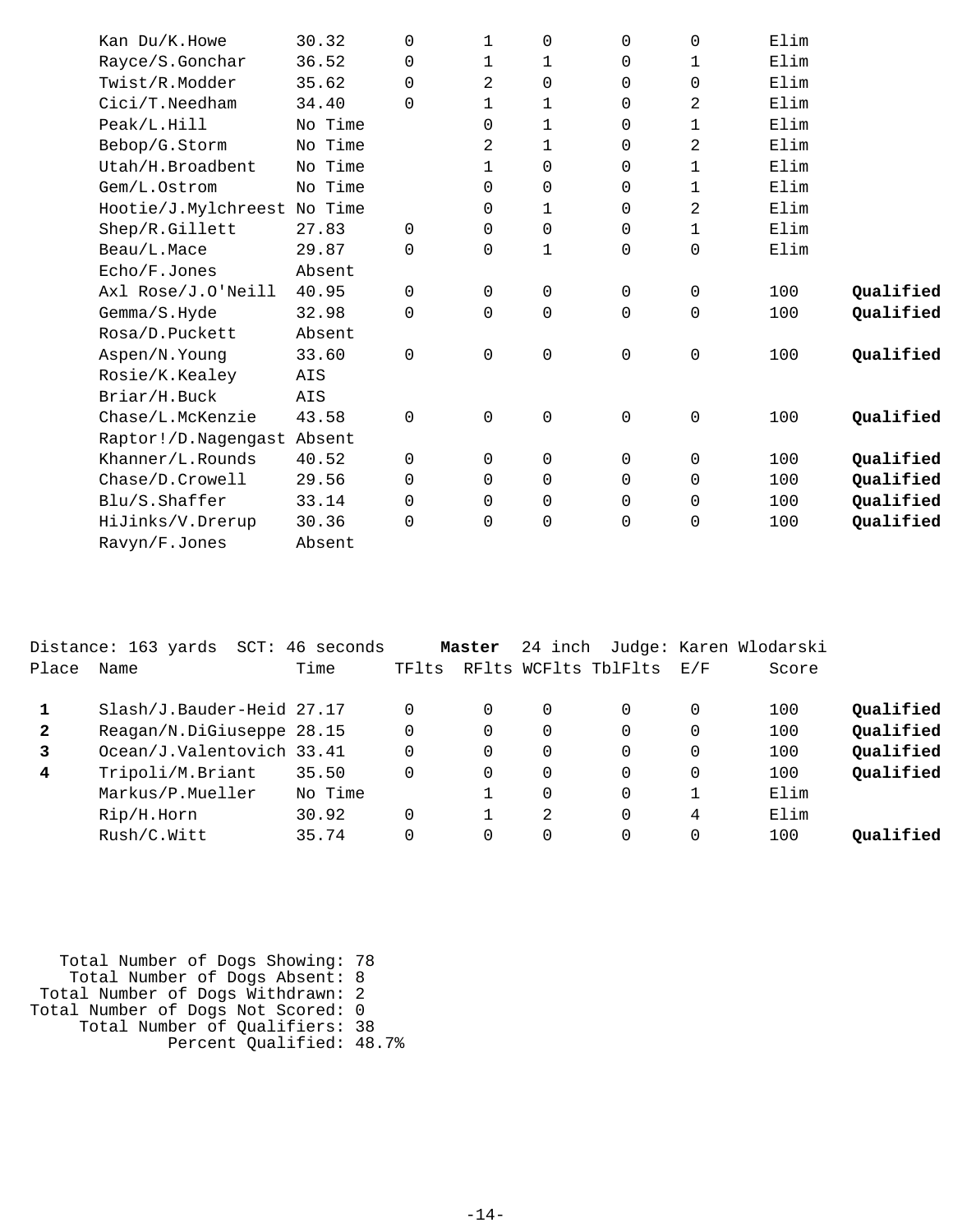| Place Name | Distance: 161 yards SCT: 51 seconds Excellent Pref 12 inch Judge: Karen Wlodarski | Time              |                |                |             | TFlts RFlts WCFlts TblFlts E/F |             | Score |                                               |
|------------|-----------------------------------------------------------------------------------|-------------------|----------------|----------------|-------------|--------------------------------|-------------|-------|-----------------------------------------------|
| 1          | Zuzu/M.Cambier                                                                    | 48.13             | $\overline{0}$ | $\overline{0}$ | $\mathbf 0$ | $\overline{0}$                 | $\mathbf 0$ | 100   | Oualified                                     |
|            | Distance: 163 yards SCT: 51 seconds                                               |                   |                |                |             |                                |             |       | Excellent Pref 20 inch Judge: Karen Wlodarski |
| Place Name |                                                                                   | Time              |                |                |             | TFlts RFlts WCFlts TblFlts E/F |             | Score |                                               |
|            | Callison/G.Clark<br>Luke/T.Sharpe                                                 | No Time<br>Absent |                | 2              | 2           | $\mathbf 0$                    | 2           | Elim  |                                               |

 Total Number of Dogs Showing: 2 Total Number of Dogs Absent: 1 Total Number of Dogs Withdrawn: 0 Total Number of Dogs Not Scored: 0 Total Number of Qualifiers: 1 Percent Qualified: 50.0%

|              | Distance: 158 yards<br>$SCT$ : | 57<br>seconds |       | Master Pref |          | 4 inch               |          | Judge: Karen Wlodarski |           |
|--------------|--------------------------------|---------------|-------|-------------|----------|----------------------|----------|------------------------|-----------|
| Place        | Name                           | Time          | TFlts |             |          | RFlts WCFlts TblFlts | E/F      | Score                  |           |
|              | Fortune/A.Samuels              | 28.79         |       | $\Omega$    | $\Omega$ | $\Omega$             | $\Omega$ | 100                    | Qualified |
| $\mathbf{2}$ | Indie/S.Holder                 | 44.53         |       | $\Omega$    | $\Omega$ | $\Omega$             | $\Omega$ | 100                    | Qualified |
| 3            | Bingo/R.Austin                 | 45.42         |       | 0           | 0        | $\Omega$             | 0        | 100                    | Qualified |
| 4            | Willow/K.Loman Chio            | 52.93         |       | 0           | 0        | $\Omega$             | 0        | 100                    | Qualified |
|              | Coco/R.Stille                  | 51.69         |       |             |          | $\Omega$             | 2        | Elim                   |           |
|              | Darcy/M.Jackson                | 63.22         | 18    | 2           | $\Omega$ | $\Omega$             | $\Omega$ | Elim                   |           |
|              | Sir Gio/C.Little               | 73.73         | 48    | 3           |          | $\Omega$             |          | Elim                   |           |
|              | General/K.Loman Chi            | 54.61         |       | 0           | $\Omega$ | $\Omega$             | $\Omega$ | 100                    | Qualified |
|              | Maddie/M.Rulli                 | 57.03         |       | 0           | 0        | $\Omega$             | 0        | 100                    | Qualified |
|              |                                |               |       |             |          |                      |          |                        |           |

|              | Distance: 158 yards SCT: 54 seconds |  |                                | <b>Master Pref</b> 8 inch Judge: Karen Wlodarski |           |
|--------------|-------------------------------------|--|--------------------------------|--------------------------------------------------|-----------|
| Place Name   | Time                                |  | TFlts RFlts WCFlts TblFlts E/F | Score                                            |           |
| $\mathbf{1}$ |                                     |  |                                | 100                                              | Oualified |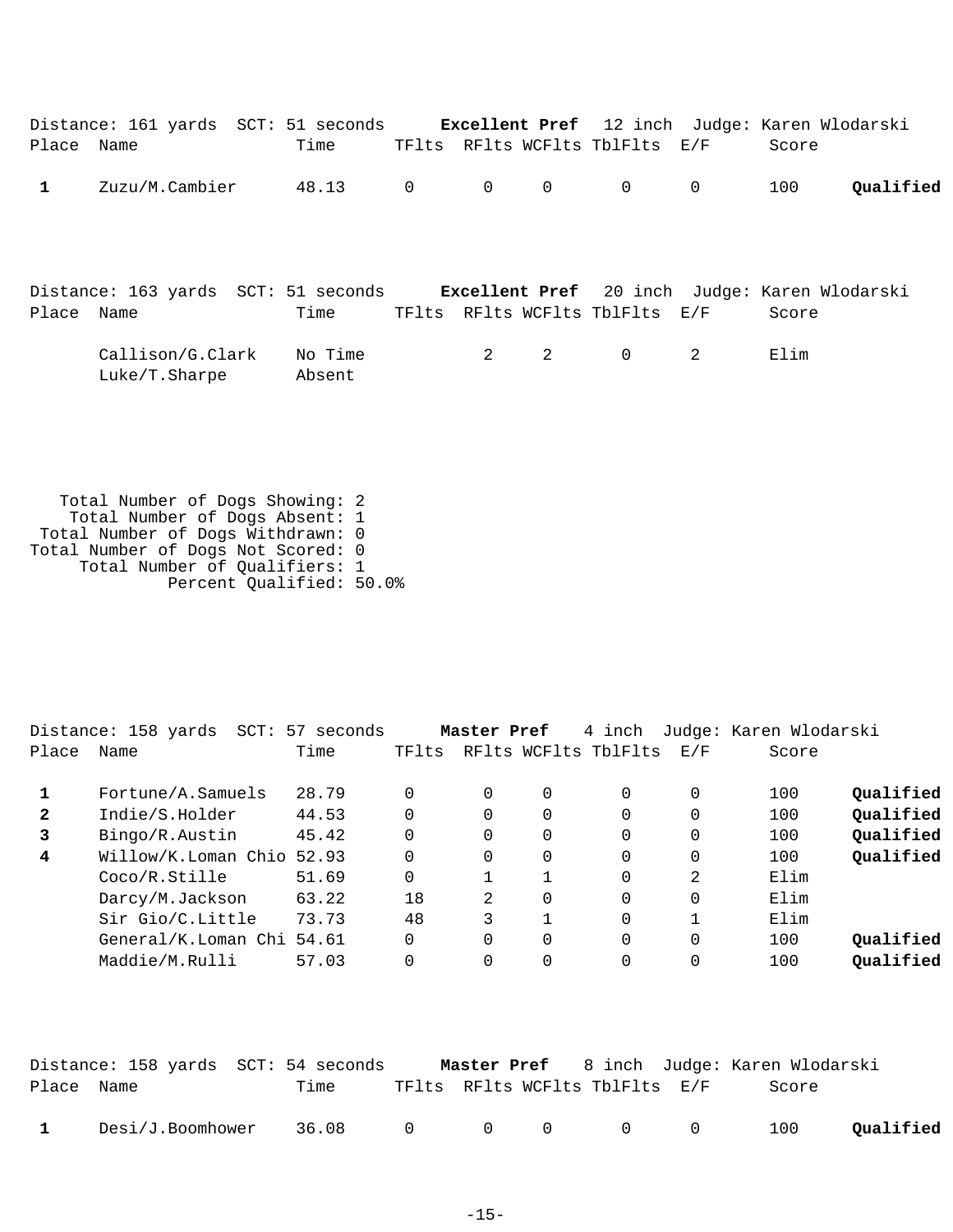| Sky/S.Flowers               | 38.91 |  |  | 100  | Qualified |
|-----------------------------|-------|--|--|------|-----------|
| Razzle/L.Larsen             | 50.08 |  |  | 100  | Qualified |
| Tammy/A.Johnson-Moz No Time |       |  |  | Elim |           |
| Willie/S.Pocs               | 34.45 |  |  | Elim |           |

|       | $SCT$ :<br>Distance: 161 yards | 51 seconds |          | Master Pref    |                | 12 inch              |             | Judge: Karen Wlodarski |           |
|-------|--------------------------------|------------|----------|----------------|----------------|----------------------|-------------|------------------------|-----------|
| Place | Name                           | Time       | TFlts    |                |                | RFlts WCFlts TblFlts | E/F         | Score                  |           |
|       | Sting/B.Dumbaudh               | 28.76      | $\Omega$ | $\Omega$       | $\mathbf 0$    | $\Omega$             | $\Omega$    | 100                    | Oualified |
| 2     | Onee/D.Marshall                | 34.35      | $\Omega$ | $\Omega$       | $\Omega$       | $\Omega$             | $\Omega$    | 100                    | Qualified |
| 3     | Rubina/V.Holst                 | 40.93      | $\Omega$ | $\Omega$       | $\Omega$       | $\Omega$             | $\Omega$    | 100                    | Qualified |
| 4     | Bodie/B.Edmond                 | 41.10      | 0        | $\Omega$       | $\Omega$       | $\Omega$             | $\Omega$    | 100                    | Qualified |
|       | Boxster/S.Flowers              | 45.97      | $\Omega$ |                | $\overline{0}$ | $\Omega$             | $\mathbf 0$ | Elim                   |           |
|       | Blue/P.McBride                 | 57.22      | 18       | $\overline{2}$ |                | 0                    | 0           | Elim                   |           |
|       | $Ro$ ja/P.Cambier              | 55.63      | 12       | $\Omega$       | 0              | 0                    | 0           | 88                     |           |
|       | Breeze/L.Calci                 | Absent     |          |                |                |                      |             |                        |           |
|       | Jessie/K.Jones                 | 46.34      | $\Omega$ | $\Omega$       | $\Omega$       | $\Omega$             | $\Omega$    | 100                    | Oualified |
|       | Bryden/S.Hyde                  | 45.95      | $\Omega$ | 0              | $\Omega$       | $\Omega$             | $\Omega$    | 100                    | Qualified |

|              | Distance: 163 yards       | SCT: 48 seconds |          | Master Pref |                | 16 inch              |          | Judge: Karen Wlodarski |           |
|--------------|---------------------------|-----------------|----------|-------------|----------------|----------------------|----------|------------------------|-----------|
| Place        | Name                      | Time            | TFlts    |             |                | RFlts WCFlts TblFlts | E/F      | Score                  |           |
|              | Disco/D.Mims              | 26.99           | 0        | 0           |                | $\Omega$             |          | 100                    | Qualified |
| $\mathbf{2}$ | Riot/L.Hill               | 29.19           | $\Omega$ | $\Omega$    |                |                      |          | 100                    | Qualified |
| 3            | Taze/N.Young              | 29.93           | 0        | 0           |                |                      |          | 100                    | Qualified |
| 4            | Jax/D.Crowell             | 34.52           | 0        | 0           |                | $\Omega$             | $\Omega$ | 100                    | Qualified |
|              | Sioux/J.Mylchreest        | 45.65           | $\Omega$ | 2           |                |                      |          | Elim                   |           |
|              | Dazzle/J.Valloze          | 34.60           | $\Omega$ | 2           | $\mathfrak{D}$ |                      | 2        | Elim                   |           |
|              | Cash/F.Krueger            | No Time         |          | 0           | $\Omega$       |                      | 2        | Elim                   |           |
|              | Katie/L.Wilken            | 35.68           | 0        | $\Omega$    | $\Omega$       | $\Omega$             |          | 100                    | Oualified |
|              | Gypsy Rose/S.Goncha 39.39 |                 | 0        | 0           |                | 0                    |          | 100                    | Qualified |
|              |                           |                 |          |             |                |                      |          |                        |           |

|              | Distance: 163 yards SCT: 51 seconds |         |          | Master Pref |          | 20 inch              |          | Judge: Karen Wlodarski |           |
|--------------|-------------------------------------|---------|----------|-------------|----------|----------------------|----------|------------------------|-----------|
| Place        | Name                                | Time    | TFlts    |             |          | RFlts WCFlts TblFlts | E/F      | Score                  |           |
| $\mathbf{1}$ | BOSS429/M.Timken                    | 33.71   | 0        | $\Omega$    | 0        | $\Omega$             | $\Omega$ | 100                    | Qualified |
| $\mathbf{2}$ | Maverick/S.Crotts                   | 33.76   | $\Omega$ | $\Omega$    | $\Omega$ | $\Omega$             | $\Omega$ | 100                    | Qualified |
| 3            | Zema/C.Schwick                      | 39.71   | 0        | $\Omega$    | 0        | $\Omega$             | $\Omega$ | 100                    | Qualified |
| 4            | Pecoy/K.Himmelfarb                  | 46.21   | $\Omega$ | 0           | 0        | $\Omega$             | $\Omega$ | 100                    | Qualified |
|              | Sollie/K.Himmelfarb 52.95           |         | 3        | $\Omega$    | 0        | $\Omega$             | $\Omega$ | 97                     |           |
|              | Lotte/L.Belcher                     | 55.34   | 12       | $\Omega$    | $\Omega$ | $\Omega$             | $\Omega$ | 88                     |           |
|              | Bazinga/S.Kirkpatri No Time         |         |          | 0           |          | $\Omega$             |          | Elim                   |           |
|              | Jack/L.Jeffers                      | No Time |          |             |          | $\Omega$             |          | Elim                   |           |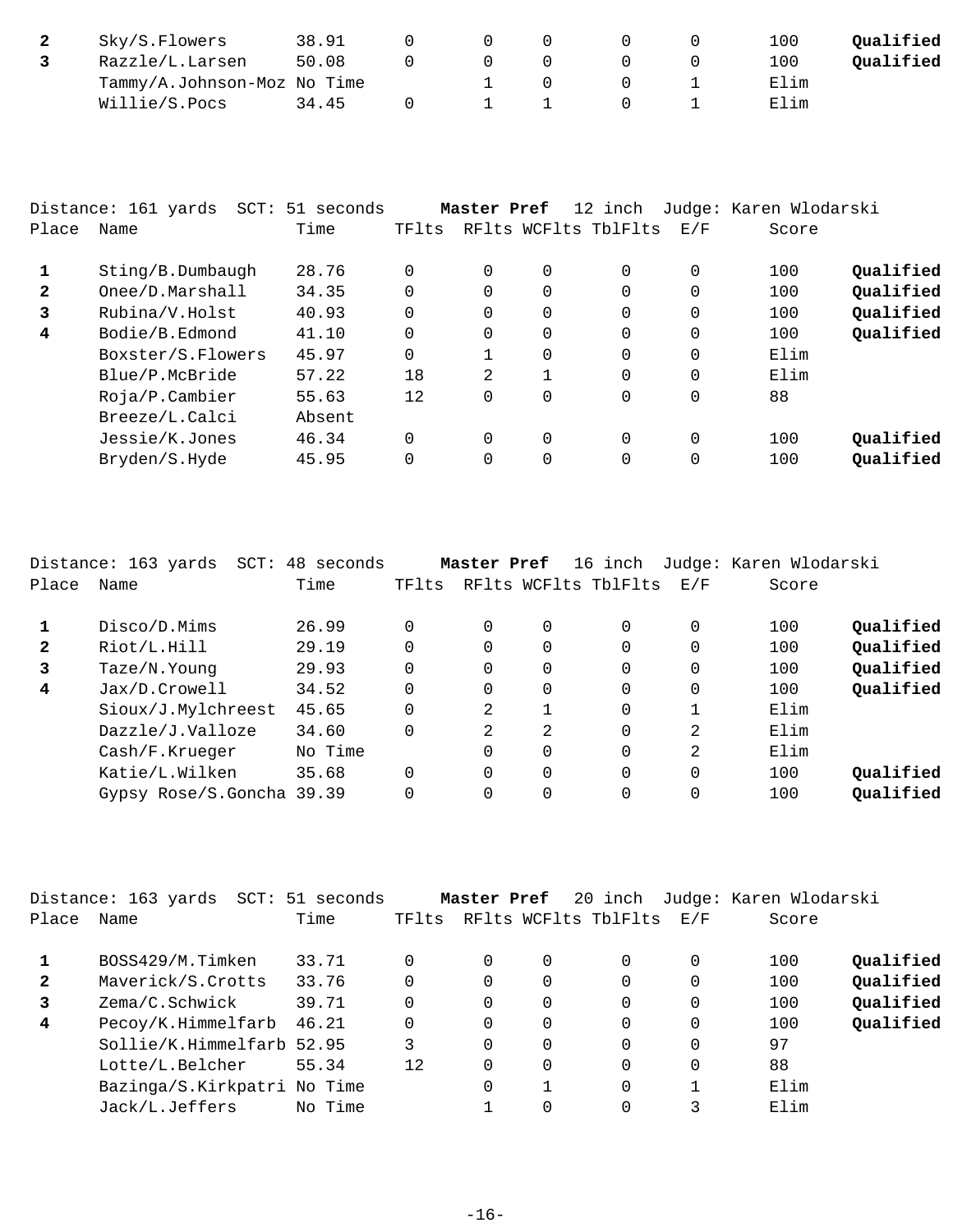| Kipper/J.Baker  | 43.96 |  |  | <b>__</b> | Elim |           |
|-----------------|-------|--|--|-----------|------|-----------|
| Lexi/M.Timken   | 31.25 |  |  |           | Elim |           |
| Ryder/R.Jeffers | 47.41 |  |  |           | 100  | Qualified |

 Total Number of Dogs Showing: 43 Total Number of Dogs Absent: 1 Total Number of Dogs Withdrawn: 0 Total Number of Dogs Not Scored: 0 Total Number of Qualifiers: 26 Percent Qualified: 60.5%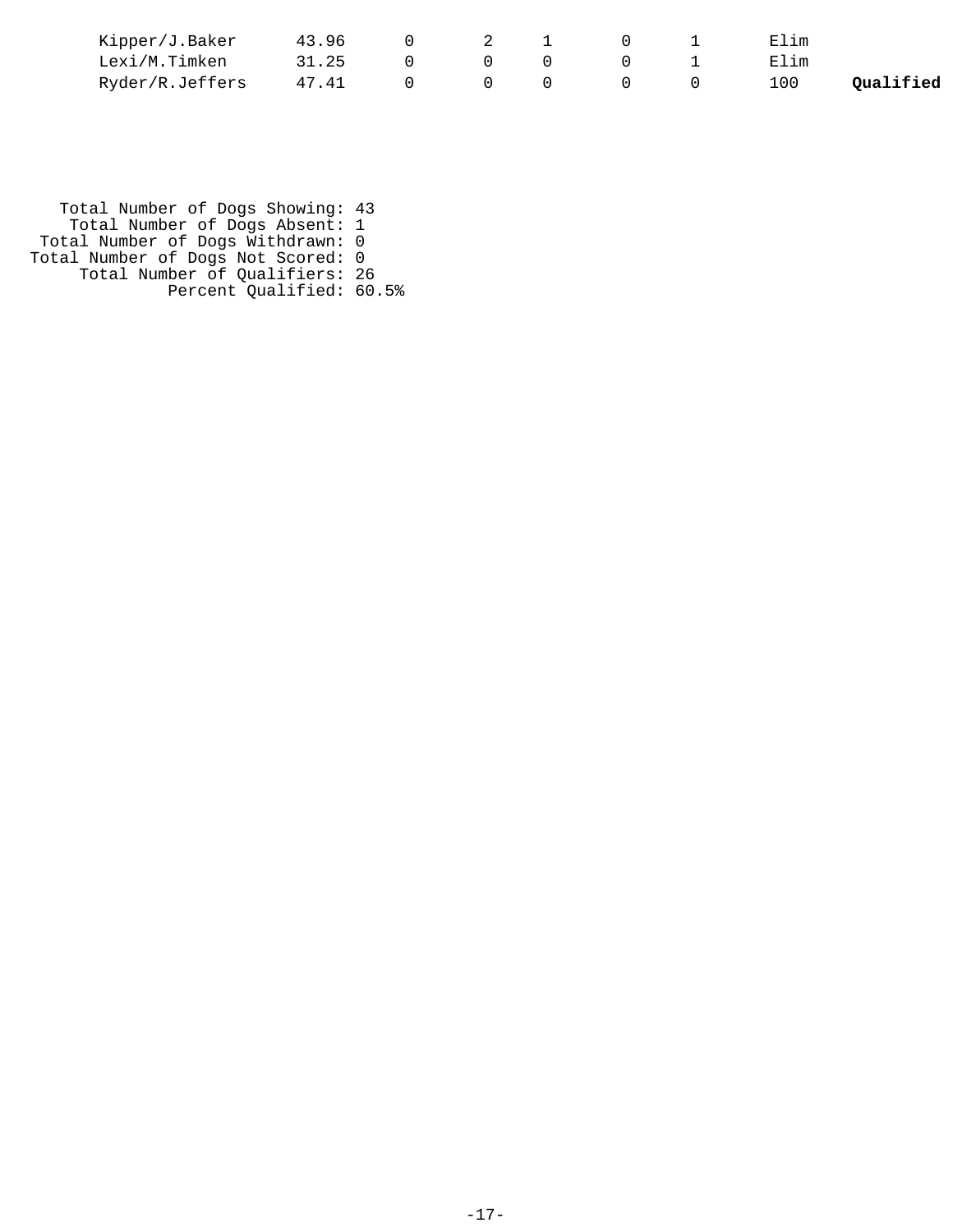#### **Sunday, November 14, 2021 Dog Training Club of Tampa, Inc. Open JWW**

|                             | Distance: 142 yards SCT: 47 seconds Open 12 inch Judge: Karen Wlodarski        |                 |                                      |                        |                                                |                                         |                  |                                              |                        |
|-----------------------------|--------------------------------------------------------------------------------|-----------------|--------------------------------------|------------------------|------------------------------------------------|-----------------------------------------|------------------|----------------------------------------------|------------------------|
| Place Name                  |                                                                                | Time            |                                      |                        |                                                | TFlts RFlts WCFlts TblFlts E/F          |                  | Score                                        |                        |
| $\mathbf{1}$                | Pistol/G.Harrell<br>Slick/H.Caldwell                                           | 39.64<br>Absent | $\mathbf 0$                          | $\mathbf{1}$           | $\mathsf{O}\xspace$                            | $\mathsf{O}$                            | 0                | 95                                           | Qualified              |
|                             | Distance: 144 yards SCT: 44 seconds Open 16 inch Judge: Karen Wlodarski        |                 |                                      |                        |                                                |                                         |                  |                                              |                        |
| Place Name                  |                                                                                | Time            |                                      |                        |                                                | TFlts RFlts WCFlts TblFlts E/F          |                  | Score                                        |                        |
| $\mathbf{1}$                | Hero/D.Thomason<br>Shadow/F.Canada                                             | 33.37<br>61.07  | $\mathsf{O}$<br>34                   | 0<br>$\mathbf{1}$      | $\mathsf{O}$<br>$\mathbf{1}$                   | $\mathsf{O}$<br>$\mathbf 0$             | 0<br>$\mathbf 1$ | 100<br>Elim                                  | Qualified              |
| Place Name                  | Distance: 146 yards SCT: 42 seconds                                            | Time            |                                      |                        |                                                | TFlts RFlts WCFlts TblFlts E/F          |                  | Open 20 inch Judge: Karen Wlodarski<br>Score |                        |
| $\mathbf 1$<br>$\mathbf{2}$ | Daisy/T.Aunapu<br>Petty/J.Bauder-Heid 36.85<br>Ms. Tank/C.Schwick 57.38        | 40.73           | $\mathsf{O}$<br>$\overline{0}$<br>30 | 0<br>$\mathbf{1}$<br>2 | $\mathsf{O}$<br>$\mathsf{O}$<br>$\overline{2}$ | $\mathsf{O}$<br>$\mathbf 0$<br>$\Omega$ | 0<br>0<br>0      | 100<br>95<br>Elim                            | Qualified<br>Qualified |
| Place Name                  | Distance: 146 yards SCT: 44 seconds                                            | Time            |                                      |                        |                                                | TFlts RFlts WCFlts TblFlts E/F          |                  | Open 24 inch Judge: Karen Wlodarski<br>Score |                        |
|                             | Belle/M.Briant                                                                 | 42.56           | $\mathsf{O}$                         | $\mathbf{1}$           | $\mathbf{1}$                                   | $\mathsf{O}$                            | $\mathsf{O}$     | Elim                                         |                        |
| Place Name                  | Distance: 146 yards SCT: 42 seconds Open 24 inch Choice Judge: Karen Wlodarski | Time            |                                      |                        |                                                | TFlts RFlts WCFlts TblFlts E/F          |                  | Score                                        |                        |
| 1                           | Oscar/M.Cranford                                                               | 40.93 0 1       |                                      |                        |                                                | $0\qquad 0$                             |                  | $\overline{0}$<br>95                         | Qualified              |
|                             |                                                                                |                 |                                      |                        |                                                |                                         |                  |                                              |                        |

 Total Number of Dogs Showing: 8 Total Number of Dogs Absent: 1 Total Number of Dogs Withdrawn: 0 Total Number of Dogs Not Scored: 0 Total Number of Qualifiers: 5 Percent Qualified: 62.5%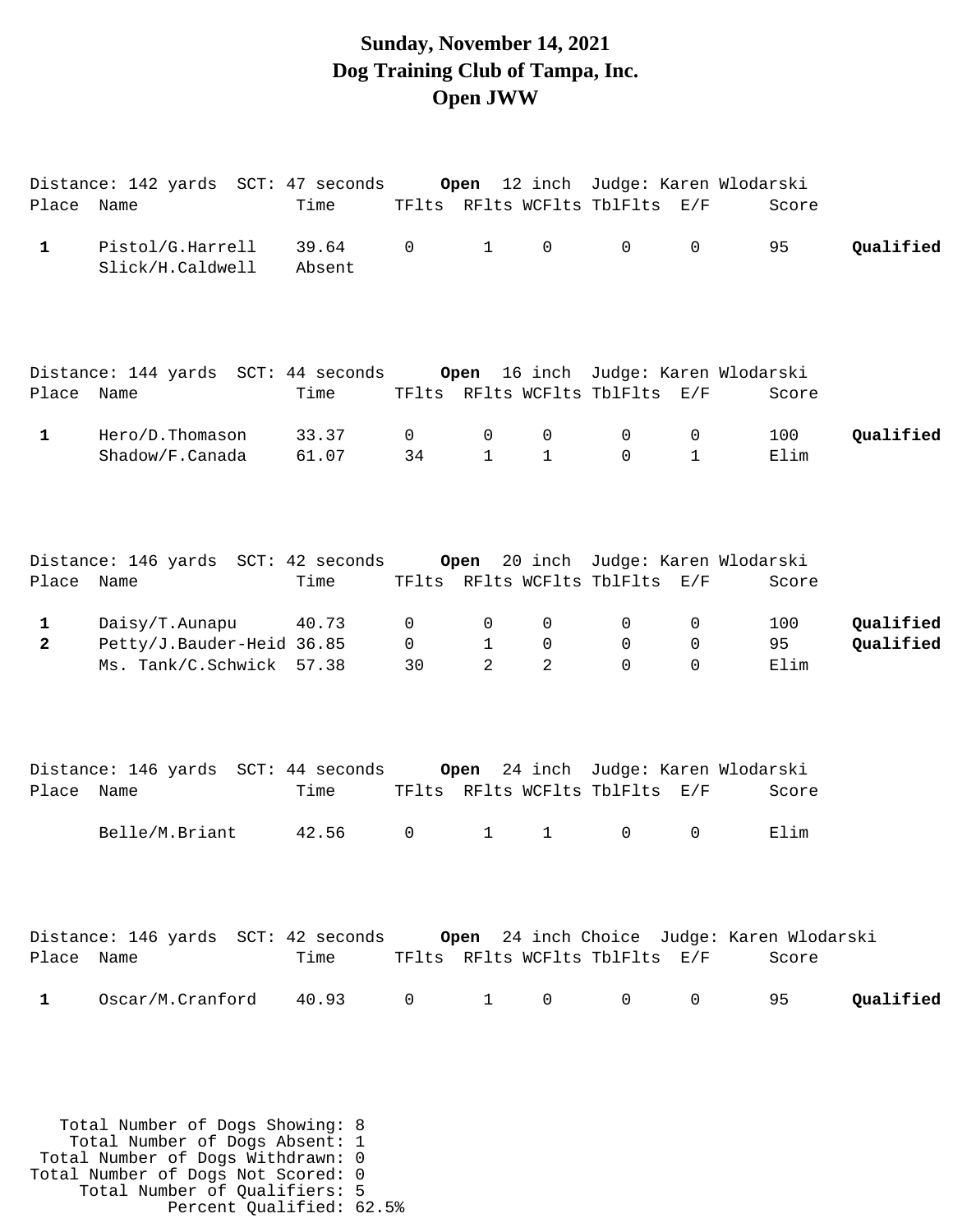|            | Distance: 142 yards SCT: 52 seconds |                                |  |  | Open Pref 8 inch Judge: Karen Wlodarski |
|------------|-------------------------------------|--------------------------------|--|--|-----------------------------------------|
| Place Name | Time                                | TFlts RFlts WCFlts TblFlts E/F |  |  | Score                                   |

Joule/K.Huling 38.12 0 1 0 0 2 Elim

 Total Number of Dogs Showing: 1 Total Number of Dogs Absent: 0 Total Number of Dogs Withdrawn: 0 Total Number of Dogs Not Scored: 0 Total Number of Qualifiers: 0 Percent Qualified: 0.0%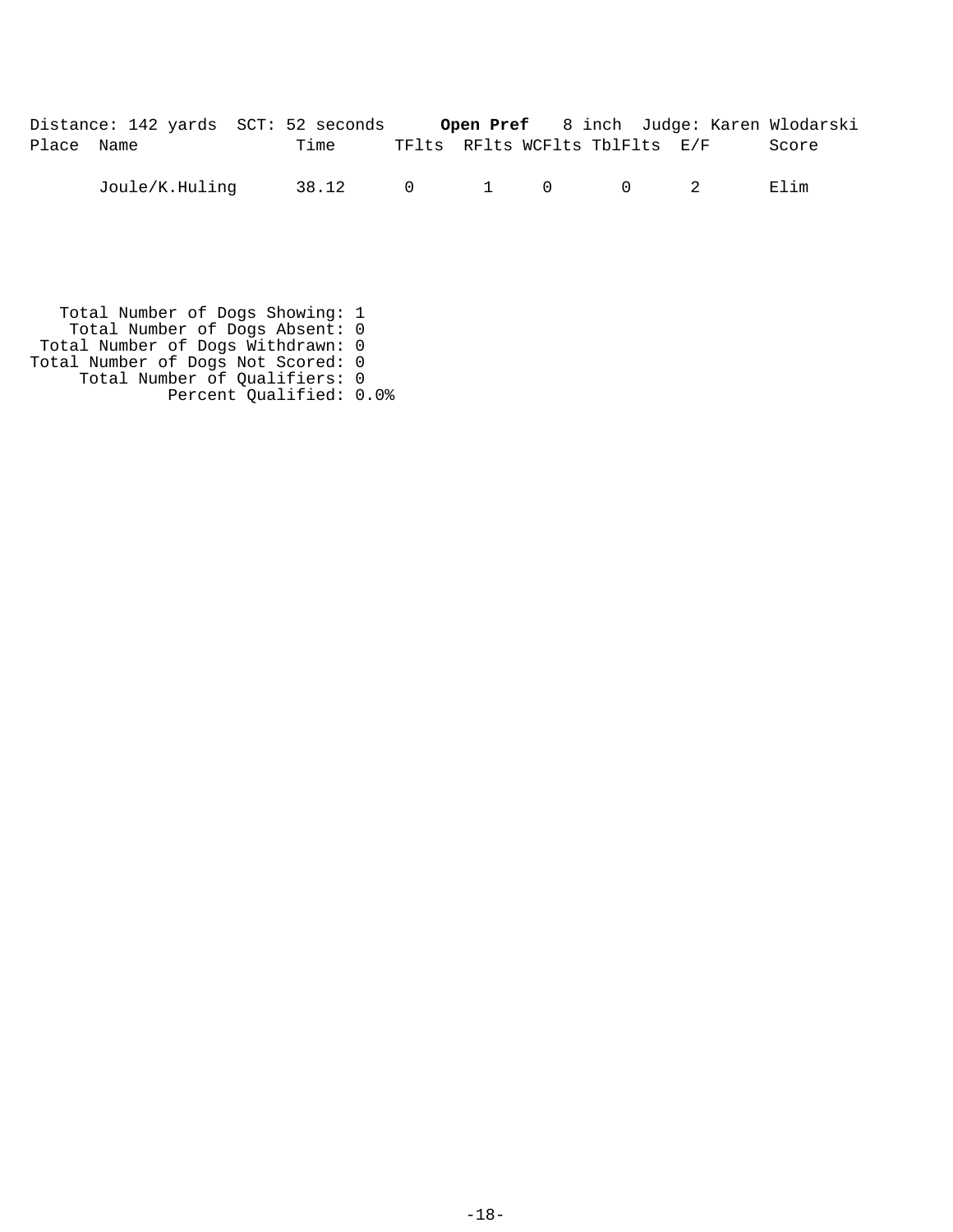#### **Sunday, November 14, 2021 Dog Training Club of Tampa, Inc. Novice JWW**

Distance: 112 yards SCT: 41 seconds **Novice A** 16 inch Judge: Karen Wlodarski Place Name Time TFlts RFlts WCFlts TblFlts E/F Score Willow/G.Thomas No Time 2 0 0 2 Elim Total Number of Dogs Showing: 1 Total Number of Dogs Absent: 0 Total Number of Dogs Withdrawn: 0 Total Number of Dogs Not Scored: 0 Total Number of Qualifiers: 0 Percent Qualified: 0.0% Distance: 111 yards SCT: 48 seconds **Novice B** 8 inch Judge: Karen Wlodarski Place Name Time TFlts RFlts WCFlts TblFlts E/F Score Rosie/E.Floro Absent Distance: 112 yards SCT: 41 seconds **Novice B** 16 inch Judge: Karen Wlodarski Place Name Time TFlts RFlts WCFlts TblFlts E/F Score Flash/P.Yadon No Time 2 0 0 1 Elim Pete/C.Dostal 51.42 10 3 3 0 3 Elim Distance: 113 yards SCT: 38 seconds **Novice B** 20 inch Judge: Karen Wlodarski Place Name Time TFlts RFlts WCFlts TblFlts E/F Score Marley/S.McLarnon 50.49 12 2 0 0 1 Elim Distance: 113 yards SCT: 40 seconds **Novice B** 24 inch Judge: Karen Wlodarski Place Name Time TFlts RFlts WCFlts TblFlts E/F Score

```
Kasee/R.Jeffers No Time 6 6 6 0 7 Elim
```